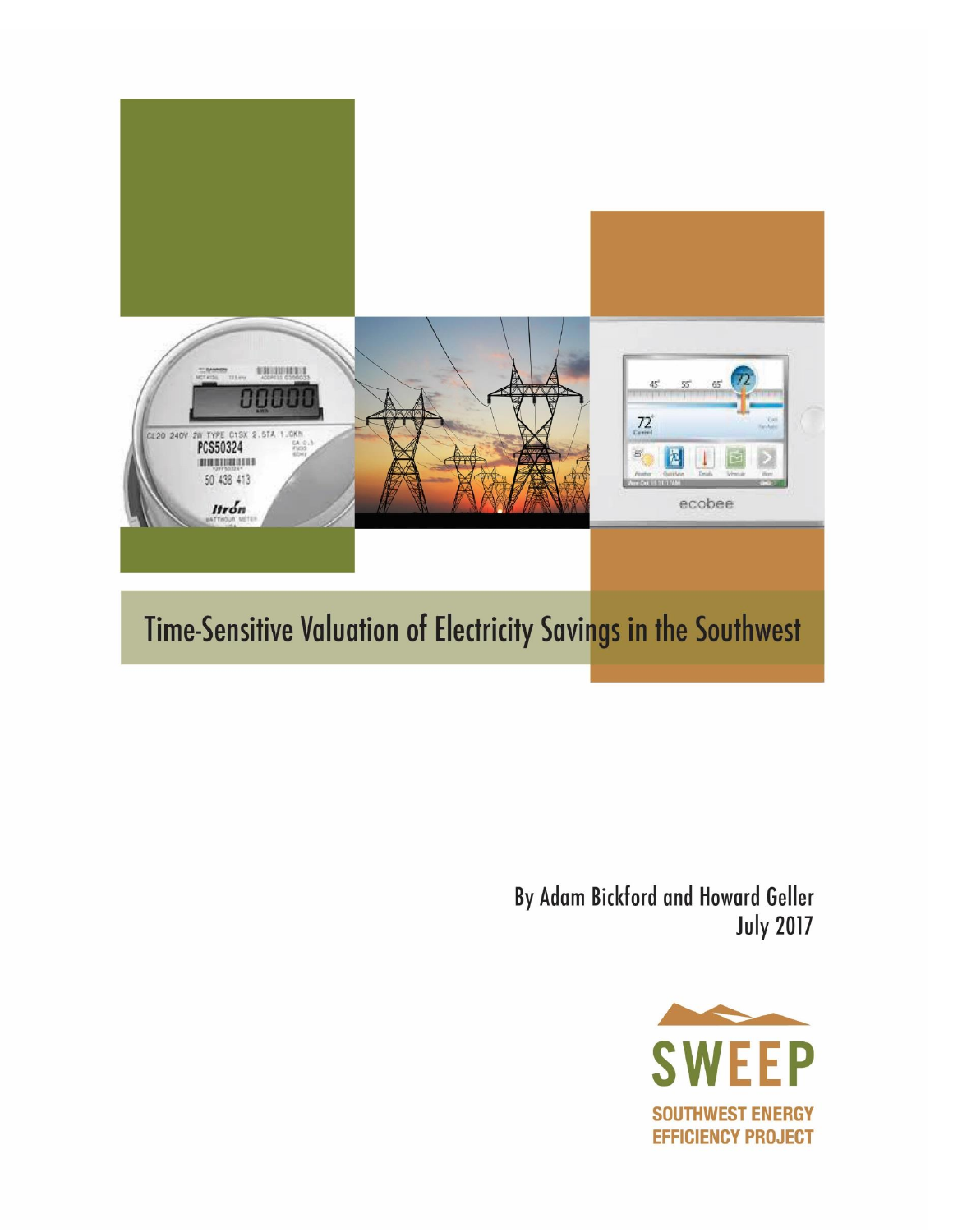# **Time-Sensitive Valuation of Electricity Savings in the Southwest**

Prepared for the

Building Technologies Office U.S. Department of Energy

Adam Bickford and Howard Geller

Southwest Energy Efficiency Project (SWEEP) 2334 Broadway, Suite A Boulder, Colorado 80304

July, 2017

This work was funded by the U.S. DOE Office of Energy Efficiency and Renewable Energy, Building Technologies Office under Lawrence Berkeley National Laboratory Contract No. DE-AC02-05CH11231.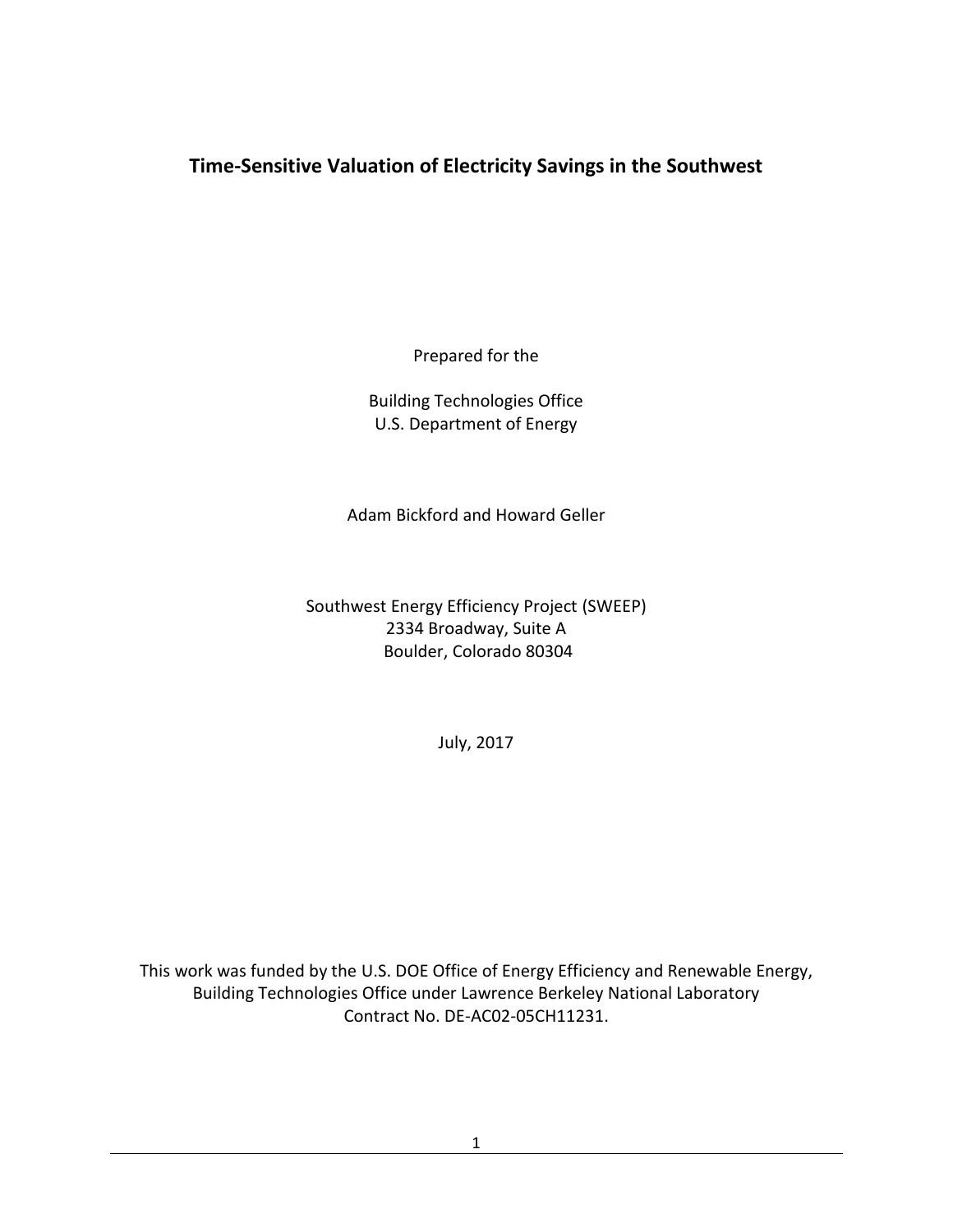# **Disclaimer**

This document was prepared as an account of work sponsored by the United States Government. While this document is believed to contain correct information, neither the United States Government nor any agency thereof, nor The Regents of the University of California, nor any of their employees, makes any warranty, express or implied, or assumes any legal responsibility for the accuracy, completeness, or usefulness of any information, apparatus, product, or process disclosed, or represents that its use would not infringe privately owned rights. Reference herein to any specific commercial product, process, or service by its trade name, trademark, manufacturer, or otherwise, does not necessarily constitute or imply its endorsement, recommendation, or favoring by the United States Government or any agency thereof, or The Regents of the University of California. The views and opinions of authors expressed herein do not necessarily state or reflect those of the United States Government or any agency thereof, or The Regents of the University of California.

Ernest Orlando Lawrence Berkeley National Laboratory is an equal opportunity employer.

# **Acknowledgements**

<span id="page-2-0"></span>The authors would like to thank the following people for the information and data they provided, or for providing comments on drafts of the report:

| Arizona Public Service                   | James Wontor                                      |
|------------------------------------------|---------------------------------------------------|
| Lawrence Berkeley National<br>Laboratory | Natalie Mims and Tom Eckman                       |
| National Renewable Energy<br>Laboratory  | Jack Mayernik                                     |
| Nevada Energy/PacifiCorp                 | Zack Vukanovic                                    |
| PacifiCorp                               | Ray Baise, Eli Morris, Brian Osborn and Lee Elder |
| <b>Public Service of Colorado</b>        | Jeremy Petersen and Ken Walsh                     |
| Public Service of New Mexico             | Patrick O'Connell                                 |
| Salt River Project                       | Dan Dreiling and Nathan Morey                     |
| <b>Tucson Electric Power</b>             | Debbie Lindemann                                  |

The information and views presented in the report are solely those of the Southwest Energy Efficiency Project, not of the individuals or utilities listed above, or the U.S. Department of Energy.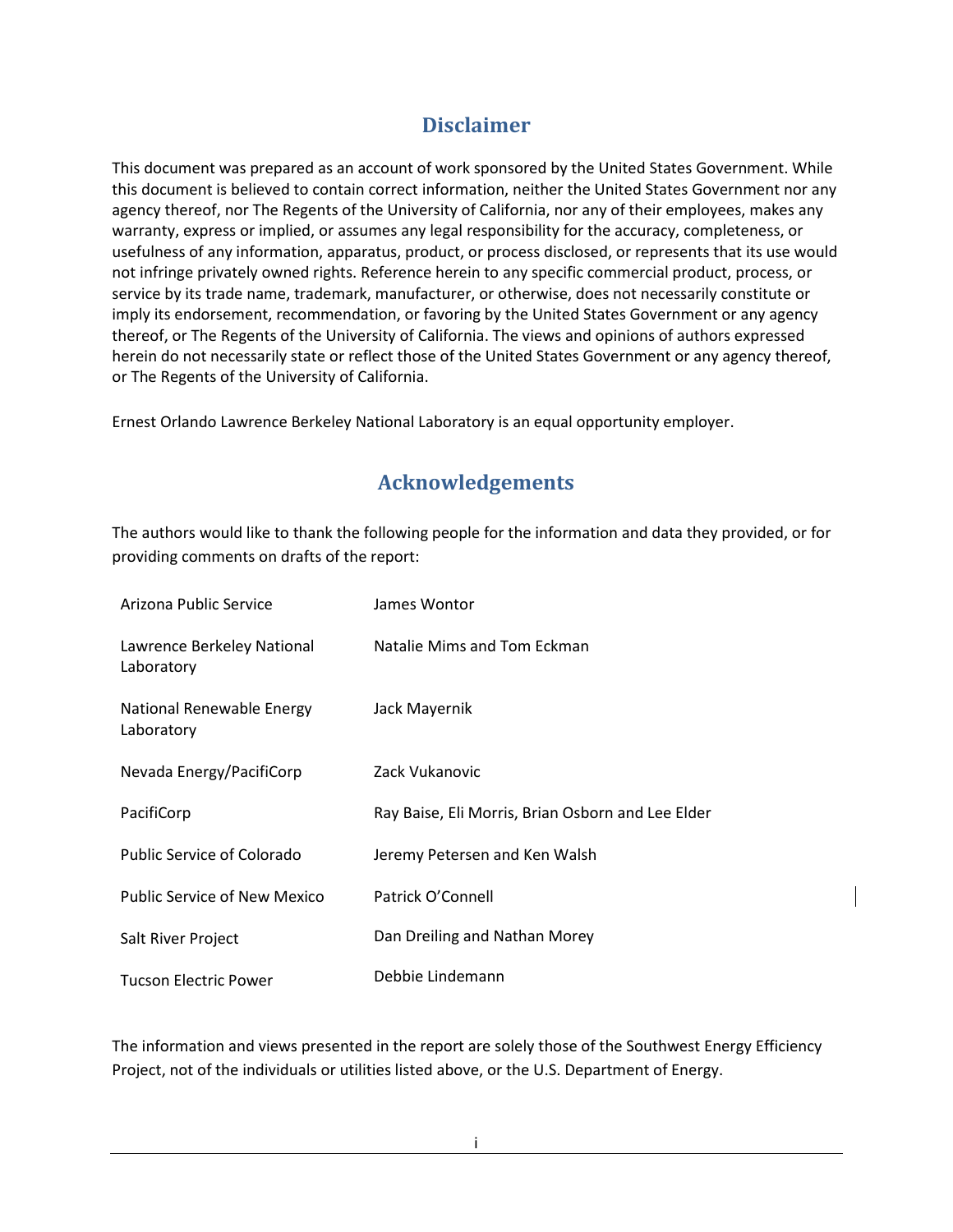# **Table of Contents**

<span id="page-3-0"></span>

| Value All Avoided Costs and Take into Account the Time-Varying Value of Avoided Costs 15 |
|------------------------------------------------------------------------------------------|
|                                                                                          |
|                                                                                          |
|                                                                                          |
|                                                                                          |
|                                                                                          |
|                                                                                          |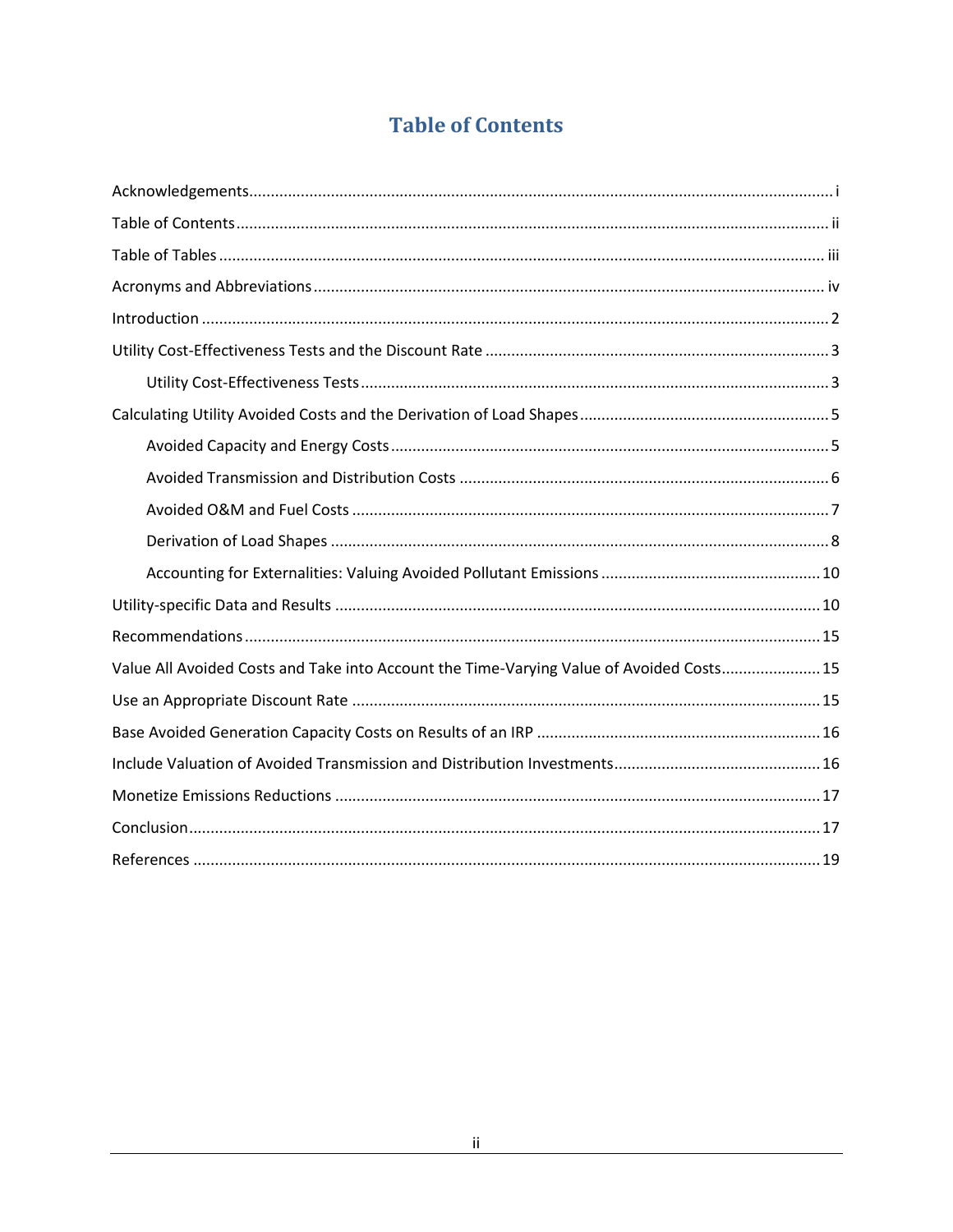# <span id="page-4-0"></span>**Table of Tables**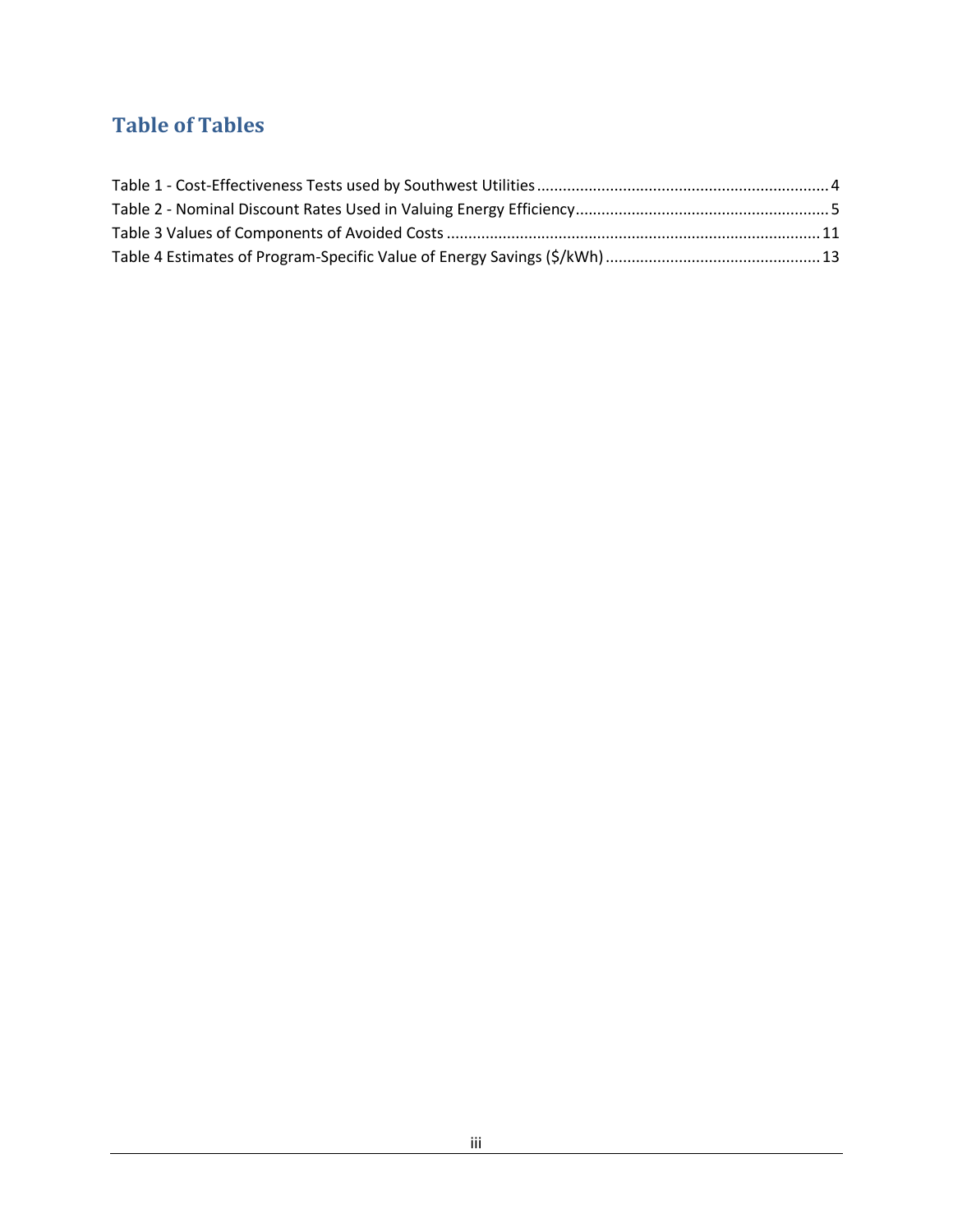# <span id="page-5-0"></span>**Acronyms and Abbreviations**

| <b>APS</b>  | Arizona Public Service Company              |
|-------------|---------------------------------------------|
| CC          | <b>Combined Cycle Generator</b>             |
| <b>CT</b>   | <b>Combustion Turbine Generator</b>         |
| <b>DSM</b>  | <b>Demand Side Management</b>               |
| <b>ERP</b>  | Electric Resource Plan                      |
| <b>IRP</b>  | Integrated Resource Plan                    |
| <b>MTRC</b> | <b>Modified TRC Test</b>                    |
| <b>NPC</b>  | Nevada Power Company                        |
| <b>PCT</b>  | <b>Participant Cost Test</b>                |
| <b>PNM</b>  | <b>Public Service Company of New Mexico</b> |
| PSCo        | Public Service Company of Colorado          |
| <b>RIM</b>  | Ratepayer Impact Test                       |
| <b>RMPU</b> | Rocky Mountain Power - Utah                 |
| <b>SCC</b>  | Social Cost of Carbon                       |
| <b>SCT</b>  | <b>Societal Cost Test</b>                   |
| <b>SPPC</b> | Sierra Pacific Power Company                |
| <b>SRP</b>  | Salt River Project                          |
| T&D         | <b>Transmission and Distribution</b>        |
| <b>TEP</b>  | <b>Tucson Electric Power</b>                |
| <b>TRC</b>  | <b>Total Resource Cost Test</b>             |
| <b>UCT</b>  | <b>Utility Cost Test</b>                    |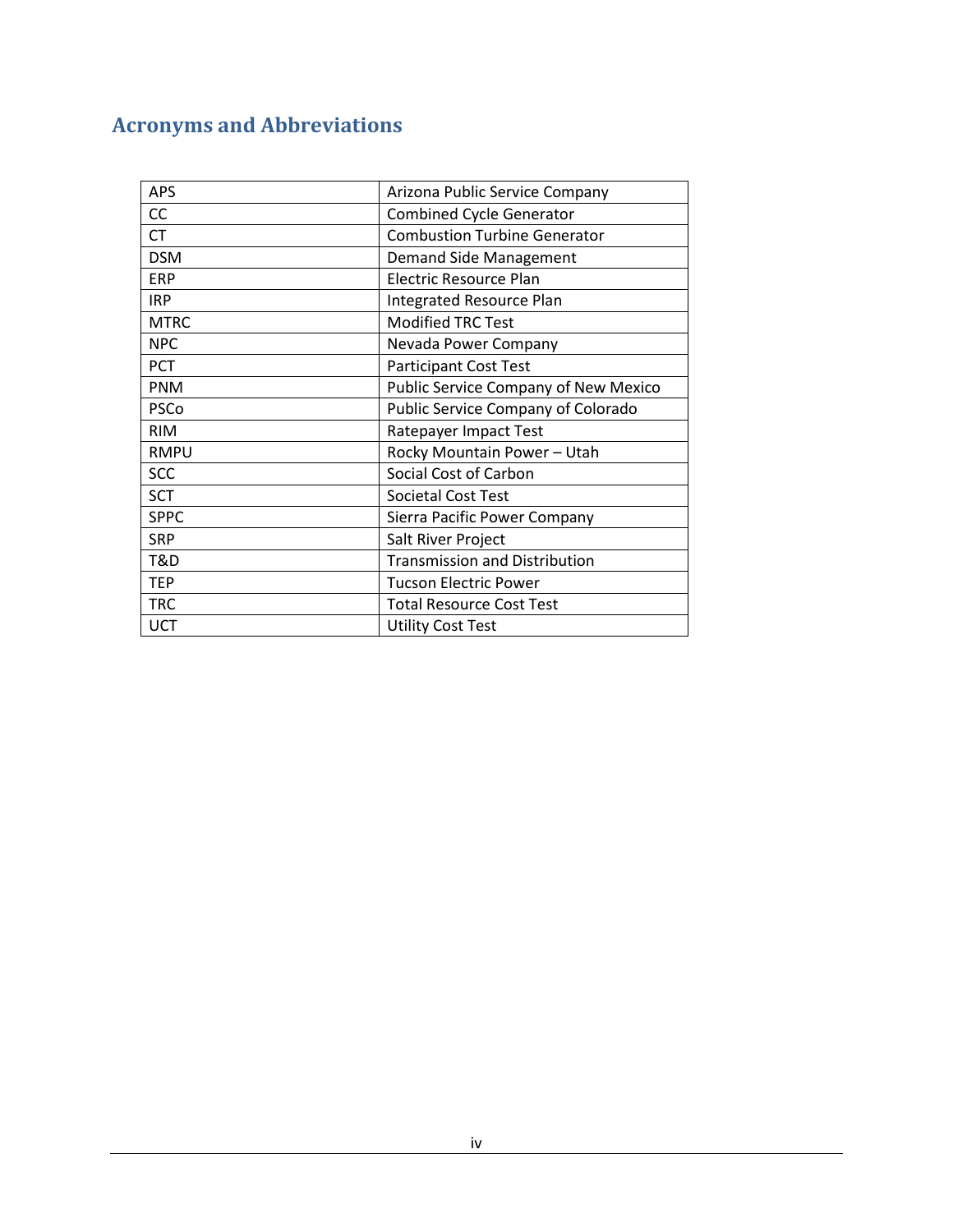# **Executive Summary**

In evaluating the cost effectiveness of utility energy efficiency and other demand-side management (DSM) programs, utilities compare the avoided costs of alternative resources to the cost of adopting energy efficiency and load management measures. Utilities in the Southwest use a variety of inputs and methods to calculate avoided costs. This paper focuses on the avoided costs that six major investorowned electric utilities and one large publicly-owned utility in the Southwest use in their analysis of the cost-effectiveness of energy efficiency programs.

The paper reviews how the utilities in the Southwest determine avoided generation capacity and generation capacity costs, avoided energy costs, transmission and distribution investment deferrals, and any value for avoided pollutant emissions.

The paper then examines the actual value of energy savings for specific programs and end-uses based on data provided in utility DSM program annual reports and program evaluation studies. We present the total net present value of all avoided costs per unit of lifetime energy savings by program type. In considering the value of energy savings across different types of programs and measures, the paper highlights the time-varying value of energy savings.

This analysis shows that residential cooling programs tend to yield a higher value per unit of energy savings than do other types of programs, for each utility. Likewise, residential lighting programs tend to yield a lower value per unit of energy saving than do other types of programs. These results are logical given that residential cooling programs result in greater peak demand reduction per unit of energy savings, while residential lighting programs result in relatively little peak demand reduction, and energy savings on peak are more valuable than energy savings off peak. All of the utilities in the Southwest are summer peaking utilities.

The paper concludes with a set of recommendations for the valuation of energy savings in utility resource planning and DSM program cost-effectiveness analysis. The recommendations include: 1) value all of the benefits (i.e., avoided costs) produced by energy efficiency programs and measures, and do so accounting for time-varying avoided costs; 2) at most use the after-tax weighted-average cost of capital to determine the net present value of avoided costs, and consider using a lower discount rate than the after-tax WACC given the different nature of utility supply-side investments and energy efficiency programs; 3) establish avoided generation capacity costs based on time-varying marginal generation resources identified in the preferred plan of an IRP, rather than using a generic resource, such as a generic combustion turbine; 4) include avoided transmission system costs in the valuation of energy savings, and possibly avoided distribution system costs as well; and 5) monetize and value avoided CO2 emissions and possibly other pollutant emissions.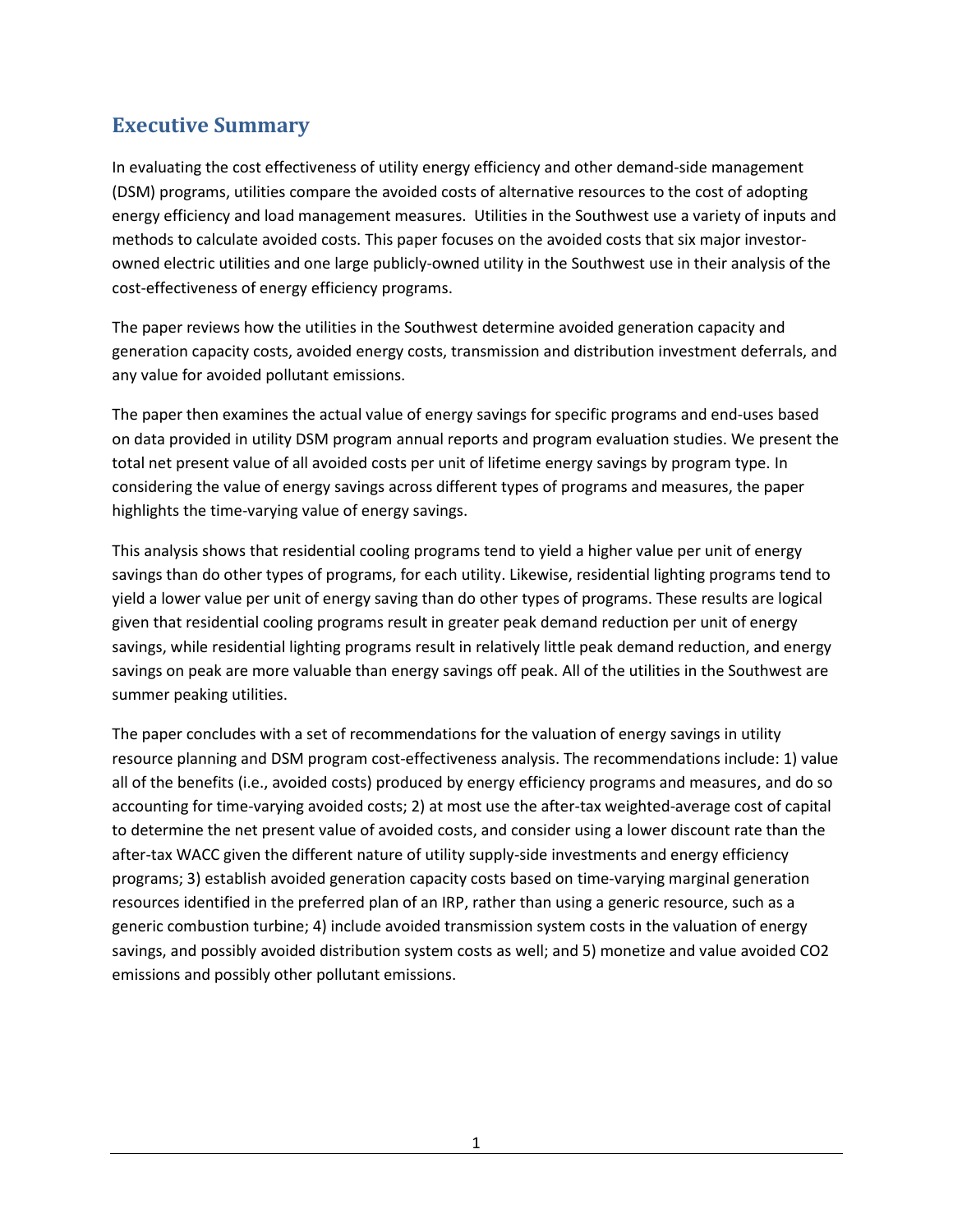# <span id="page-7-0"></span>**Introduction**

Hourly avoided costs are one of the primary inputs to calculating the time-dependent value of energy efficiency. Utilities in the Southwest use a variety of inputs and methods to calculate avoided costs. This paper focuses on what components of avoided costs investor-owned utilities in the Southwest include in their energy efficiency benefit-cost analyses. In addition to the components each utility includes in its avoided cost, this paper also assesses whether these utilities use time-dependent avoided cost values.

This paper focuses on the avoided cost approach used by the seven largest electric utilities in the region where SWEEP works. These include both investor-owned utilities and one public-power utility:

- Arizona Public Service Company (APS)
- Salt River Project (SRP)
- Tucson Electric Power (TEP)
- Public Service Company of Colorado (PSCo)
- NV Energy, dba Nevada Power Company and Sierra Pacific Power Company (NPC and SPPC)
- Public Service Company of New Mexico (PNM)
- Rocky Mountain Power Utah (RMPU)

With the exception of RMPU, all of the utilities conduct planning for service territories in a single state. RMPU is part of PacifiCorp, a multi-state utility operating in five states.<sup>1</sup> Because of its size and degree of integration, PacifiCorp conducts its planning at the multi-state system level.

The discussion below summarizes how the selected Southwest utilities value the energy savings from their DSM programs by considering four dimensions:

- The utility cost-effectiveness tests and the utility discount rate used by each utility;
- A description of the steps each utility uses to develop its avoided costs and to account for externalities such as avoided pollutant emissions;
- The methodology utilities employ to value energy savings, including their time-dependent value, in the face of planning constraints and regulatory requirements;
- A comparison of the value of energy savings across different types of energy efficiency programs and end-uses.

The sources of the analysis include recent integrated resource plans, energy efficiency program plans, energy efficiency annual reports, and DSM program evaluation reports filed by each utility. These documents are supplemented by interviews with key utility personnel.

Lawrence Berkeley National Laboratory (Berkeley Lab) recently published a study on the time-varying value of energy efficiency, evaluating five energy efficiency measures in four regions of the country.<sup>2</sup> Among the findings in that study is that avoided transmission and distribution costs create some of the

 $\overline{\phantom{a}}$ 

<sup>1</sup> PacifiCorp, 2017: 136

<sup>2</sup> Mims, Eckman and Goldman, 2017.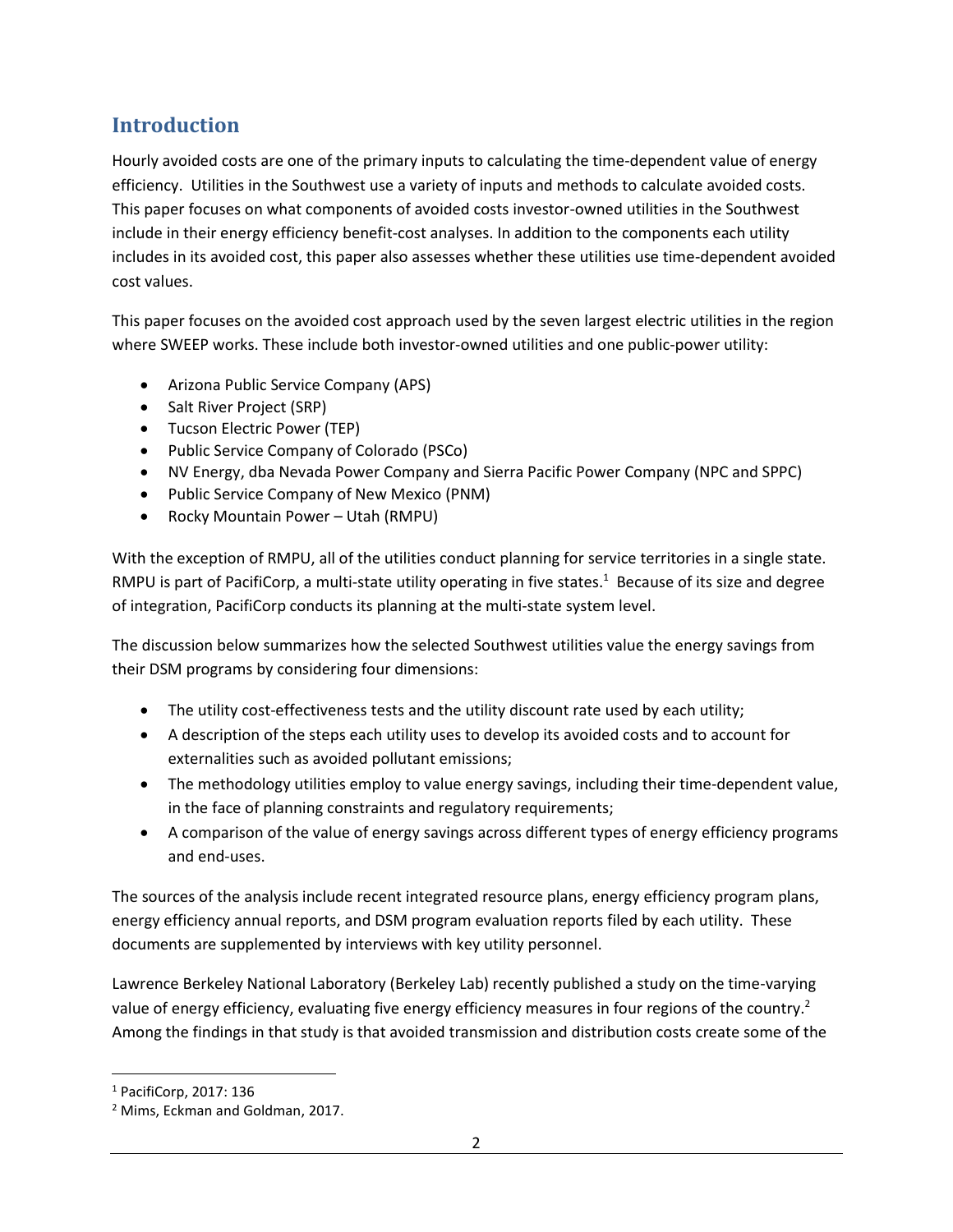largest capacity benefits of the time-varying value of efficiency measures in the regions studied. This paper focuses on what components of avoided costs utilities in the Southwest include in their energy efficiency program analyses, as well as the actual value of energy savings for different types of programs in the region.

# <span id="page-8-0"></span>**Utility Cost-Effectiveness Tests and the Discount Rate**

## <span id="page-8-1"></span>**Utility Cost-Effectiveness Tests**

The National Action Plan for Energy Efficiency (2008) identifies five common cost-effectiveness tests that are used for evaluation of energy efficiency and other DSM programs: The Participant Cost Test (PCT), the Ratepayer Impact Test (RIM), the Societal Cost Test (SCT), the Total Resource Cost Test (TRC), and the Utility Cost Test (UCT). An additional test, used by PSCo and RMPU, the Modified TRC Test (MTRC), is the standard TRC plus an additional value ("adder") to account for non-energy benefits. These tests consider different components of measure, program, or portfolio, benefits and costs embodying different perspectives on economic effectiveness.

Cost-effectiveness tests are applied and reported at multiple levels: for the entire DSM portfolio, at the individual DSM program level, and, in some cases, at the level of individual efficiency measures. For example, for the Nevada utilities, individual programs and the portfolio must pass the TRC test. In contrast, in Colorado, groups of programs implemented at the sectoral level – Residential or Business – must pass the modified TRC test, but individual programs (termed "products" by PSCo) do not have to pass.

<span id="page-8-2"></span>The utilities regularly calculate and publish the results of multiple benefit-cost tests, even when a state regulatory commission defines one test as its "primary" test. Table 1 describes the cost effectiveness test(s) used by each of the utilities discussed in this paper.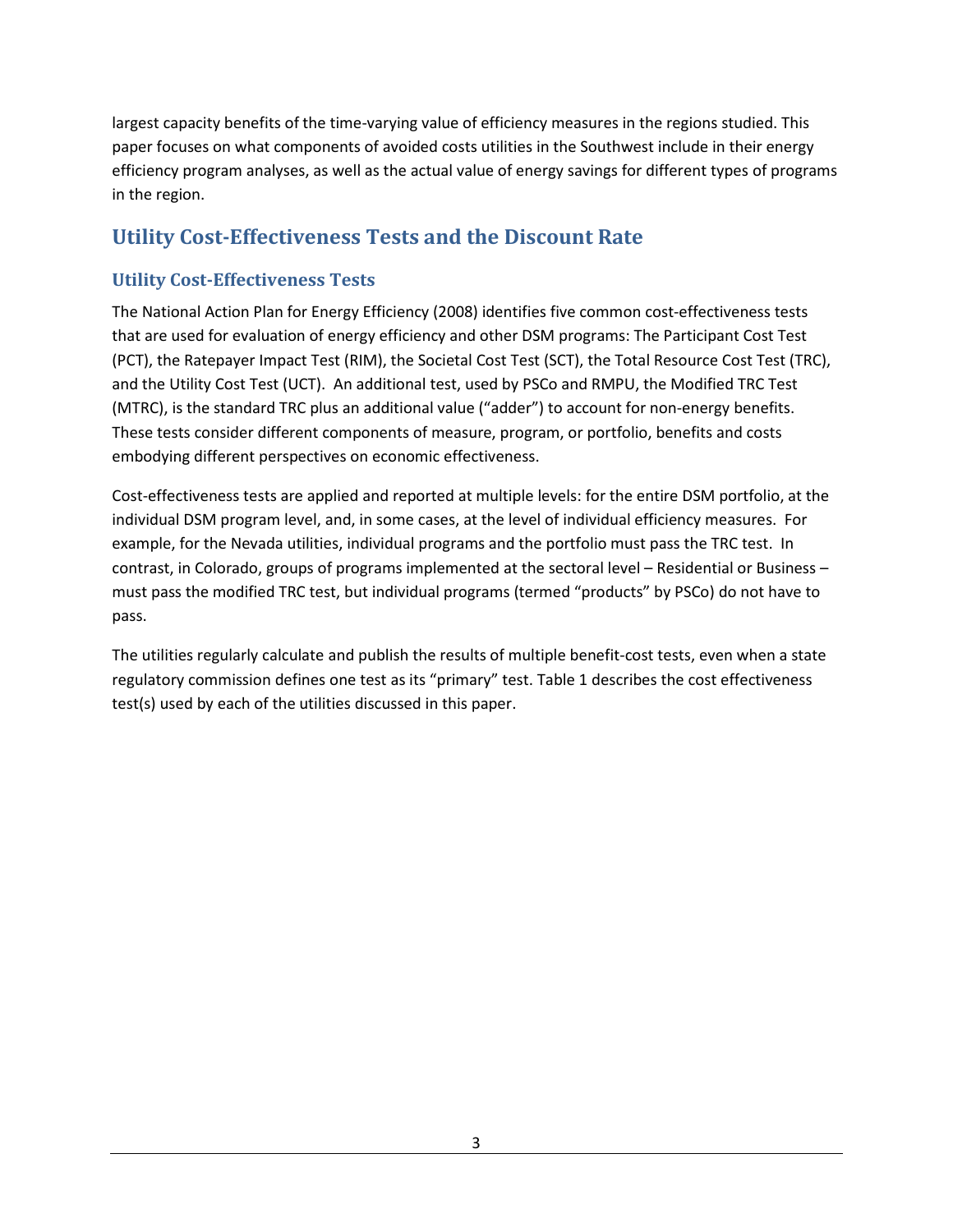#### **Table 1 - Cost-Effectiveness Tests used by Southwest Utilities**

| <b>State</b> | <b>Utility</b>                                              | <b>Tests Evaluated</b>                                                                 | Level                                   | <b>Primary Test</b>                                          |
|--------------|-------------------------------------------------------------|----------------------------------------------------------------------------------------|-----------------------------------------|--------------------------------------------------------------|
| Arizona      | Arizona Public Service                                      | All five main tests.                                                                   | Measure,<br>Program<br>and<br>Portfolio | <b>Societal Cost Test</b><br>(SCT)                           |
| Arizona      | Salt River Project                                          | <b>Total Resource Cost</b><br>Test (TRC) and<br>Ratepayer Impact Test<br>(RIM)         | Program<br>and<br>Portfolio             | <b>Total Resource Cost</b><br>Test (TRC)                     |
| Arizona      | <b>Tucson Electric Power</b>                                | <b>Societal Cost Test</b><br>(SCT)                                                     | Measure,<br>Program<br>and<br>Portfolio | <b>Societal Cost Test</b><br>(SCT)                           |
| Colorado     | <b>Public Service Company</b><br>of Colorado                | <b>Modified Total</b><br><b>Resource Cost Test</b><br>(MTRC)                           | Program,<br>Sector<br>and<br>Portfolio  | <b>Modified Total</b><br><b>Resource Cost Test</b><br>(MTRC) |
| Nevada       | Nevada Power Company<br>and Sierra Pacific Power<br>Company | <b>Total Resource Cost</b><br>Test (TRC)                                               | Program<br>and<br>Portfolio             | <b>Total Resource Cost</b><br>Test (TRC)                     |
| New Mexico   | <b>Public Service Company</b><br>of New Mexico              | Utility Cost Test (UCT)                                                                | Program                                 | <b>Utility Cost Test</b><br>(UCT)                            |
| Utah         | Rocky Mountain Power,<br>Utah                               | All five main tests,<br>plus the Modified<br><b>Total Resource Cost</b><br>Test (MTRC) | Program<br>and<br>Portfolio             | <b>Utility Cost Test</b><br>(UCT)                            |

Source: ACEEE, 2017

<span id="page-9-0"></span> $\overline{\phantom{a}}$ 

### **Discount Rate Used in Benefit-Cost Analyses**

The utilities consistently use their approved weighted-average cost of capital (WACC) as the nominal discount rate in calculating the net present value of energy savings in their various benefit-cost analyses. Arizona utilities regulated by the Arizona Corporation Commission use their approved WACC as the discount rate, rather than a societal discount rate, for valuing energy savings under the Societal Cost Test.<sup>3</sup> As shown in Table 2, the majority of utilities examined in this paper employ an after-tax value of their WACC as the discount rate used in valuing energy efficiency.

 $3$  The ACC has opened a docket examining a number of issues related to DSM program benefit-cost analysis including what is the appropriate discount rate for use in the SCT. See ACC, 2017.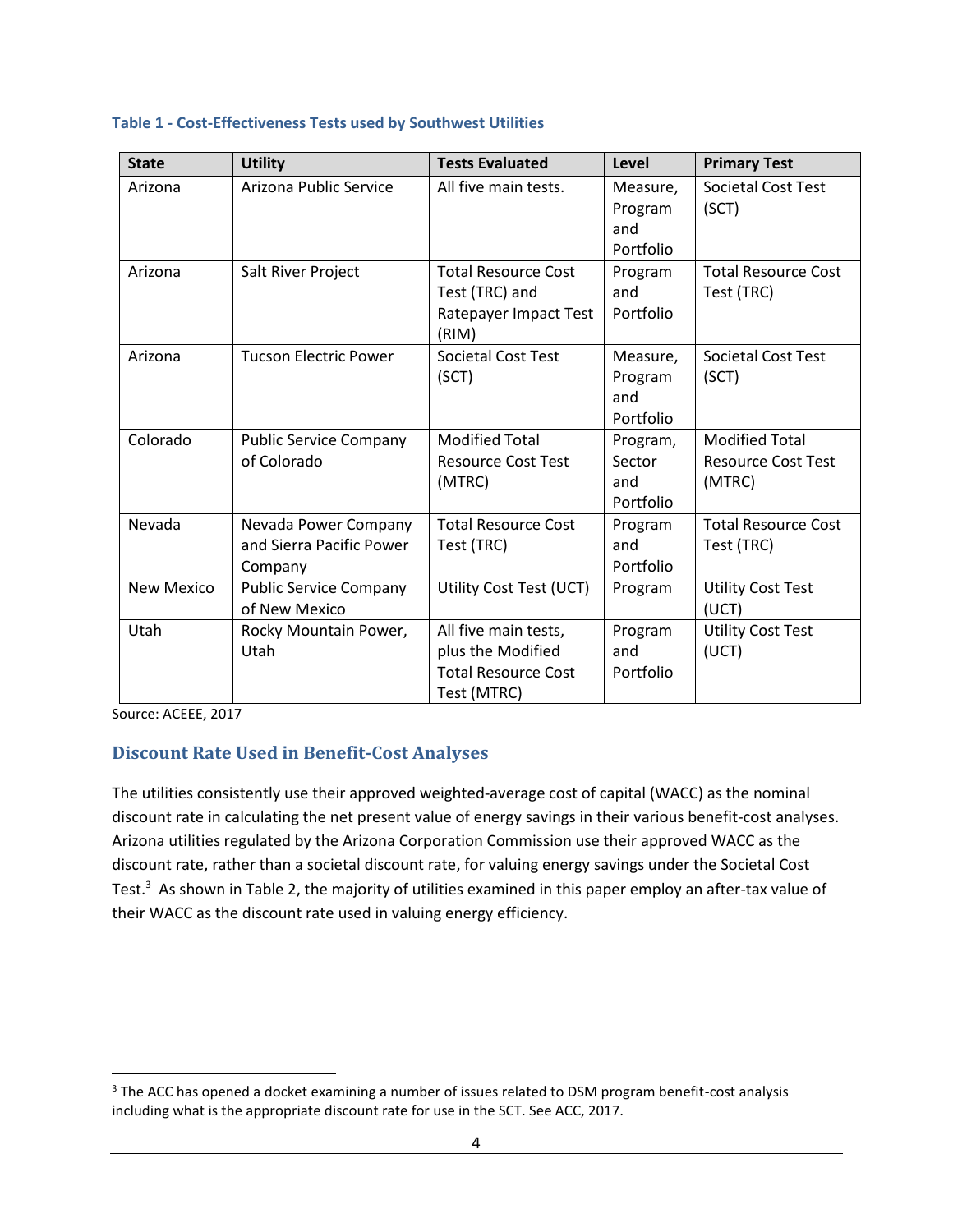| <b>State</b>      | <b>Utility</b> | <b>Nominal Discount Rate</b><br>$(\%)$ | <b>Pre-Tax or After-Tax</b> |
|-------------------|----------------|----------------------------------------|-----------------------------|
| Arizona           | APS.           | 7.50                                   | After-Tax                   |
|                   | <b>SRP</b>     | 7.12                                   | After-Tax                   |
|                   | <b>TEP</b>     | 7.04                                   | After-Tax                   |
| Colorado          | <b>PSCo</b>    | 6.78                                   | After-Tax                   |
| Nevada            | <b>NPC</b>     | 8.09                                   | After-Tax                   |
|                   | <b>SPPC</b>    | 7.62                                   | After-Tax                   |
| <b>New Mexico</b> | <b>PNM</b>     | 10.77                                  | Pre-Tax                     |
| Utah              | <b>RMPU</b>    | 6.66                                   | After-Tax                   |

#### **Table 2 - Nominal Discount Rates Used in Valuing Energy Efficiency**

Sources

| <b>APS</b>  | ACC, 2017.                       |
|-------------|----------------------------------|
| <b>TEP</b>  | ACC, 2017.                       |
| <b>SRP</b>  | Dreiling and Morey, 2017.        |
| <b>PSCO</b> | PSCo, 2016a: Volume 2: 181.      |
| <b>NPC</b>  | NPC, 2015: Volume 7: 36.         |
| <b>SPPC</b> | SPPC, 2015: 21.                  |
| <b>PNM</b>  | NMPRC, 2016: 55-69.              |
| <b>RMPU</b> | PacifiCorp, 2015: Volume 1: 141. |

# <span id="page-10-0"></span>**Calculating Utility Avoided Costs and the Derivation of Load Shapes**

The components of utility avoided costs combine values from: 1) avoided generation costs (including reserves), 2) avoided costs of transmission and distribution investments, 3) avoided O&M costs, 4) avoided fuel costs, and 5) in some cases, valuation of avoided pollutant emissions. The methods Southwest utilities use to assess each component are described in this section.

### <span id="page-10-1"></span>**Avoided Capacity and Energy Costs**

Utilities in the Southwest value energy savings from DSM programs by analyzing the avoided costs as electricity consumption is reduced. The sources of avoided capacity and energy costs vary by hour, and are generally one of three types:

- 1. The hourly avoided cost for a fixed generation resource, such as a gas combustion turbine (CT) or a combined cycle (CC) plant;
- 2. The hourly cost of the marginal generation resource, typically taken as the output from the utility's production cost model or distribution cost model; or
- 3. A combination of these methods, i.e., treating the output of a production cost model or a load forecasting model as if it were a fixed resource.

In every case, avoided costs are calculated by the utility on an hourly basis, but are reported on an annual or monthly basis. For a given utility, the avoided cost for generation capacity is developed as part of a specific resource plan, and avoided energy costs are developed through a production cost model using a resource plan as an input.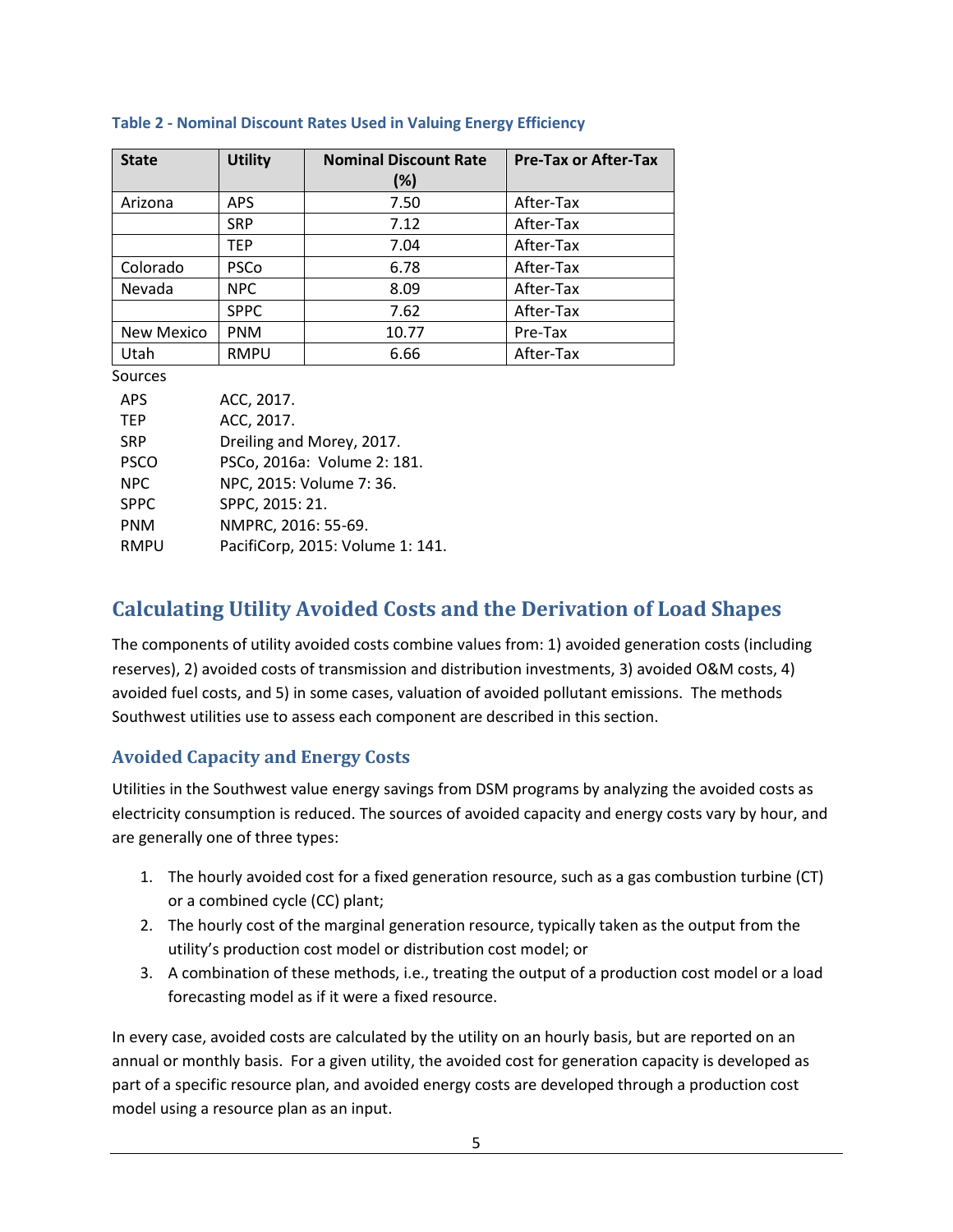The Arizona investor-owned utilities, APS and TEP, derive their avoided capacity costs from their preferred resource plan. In these plans, the marginal deferrable resource identified is a combustion turbine or similar resource, although other resource types could be selected. The avoided capacity cost value is established for the resource based on the peak-hour cost plus the reserve-margin cost for the forecast peak summer day. These values are used as an input to the utility's production cost model, which determines the hourly value of an avoided MWh.<sup>4</sup>

PNM bases its avoided capacity costs on the results of the production cost model used in their IRP analyses. The cost of the selected marginal resource forms the basis for the avoided cost of capacity. The economic benefit of DSM is the product of the reductions in capacity and energy and the avoided cost of generation. <sup>5</sup>

Both PSCo and the Nevada utilities employ a hybrid model. PSCo has created a generic avoided cost resource it calls the "Resource Acquisition Period (RAP) CT".<sup>6</sup> The avoided cost values are established using the Strategist Model, but with an assumption that the avoided generating resource (i.e., a generation plant not constructed) would be a company-owned combustion turbine.<sup>7</sup>

The Nevada utilities derive avoided generation costs from their load forecast and dispatch model. These costs are based on the generation costs during a 16-hour peak period in the summer months. Once developed, the avoided cost profile is applied across the entire year as a series of monthly costs per MWh saved.<sup>8</sup> SRP takes a similar approach; avoided generation costs are derived using a 6-hour peak period over the summer months.

PacifiCorp calculates a levelized cost of electricity savings for similar groups, or "bundles," of DSM measures. These bundles and their associated costs are entered into their system optimization model and compete directly with supply-side resources on an hourly basis. The levelized costs of resources that are selected provide the basis of the avoided costs.<sup>9</sup>

### <span id="page-11-0"></span>**Avoided Transmission and Distribution Costs**

The assumptions regarding avoided transmission investments and their valuation vary widely among the seven utilities. Some utilities include values for avoided transmission and distribution costs; some include terms for avoided transmission in their planning assumptions but set the underlying value of these terms at \$0/kW-year. For example, both the Nevada utilities and PacifiCorp include a "transmission and distribution deferral credit" in their calculation of DSM costs.

 $\overline{\phantom{a}}$ 

<sup>4</sup> Lindemann, 2017 and Wontor, 2017.

<sup>5</sup> O'Connell, 2017.

<sup>6</sup> PSCo, 2017a: 107-109

<sup>7</sup> CPUC, 2014: 31-33

<sup>8</sup> Vukanovic, 2017.

<sup>9</sup> PacifiCorp, 2017: 113-139 and Morris, et. al. 2017.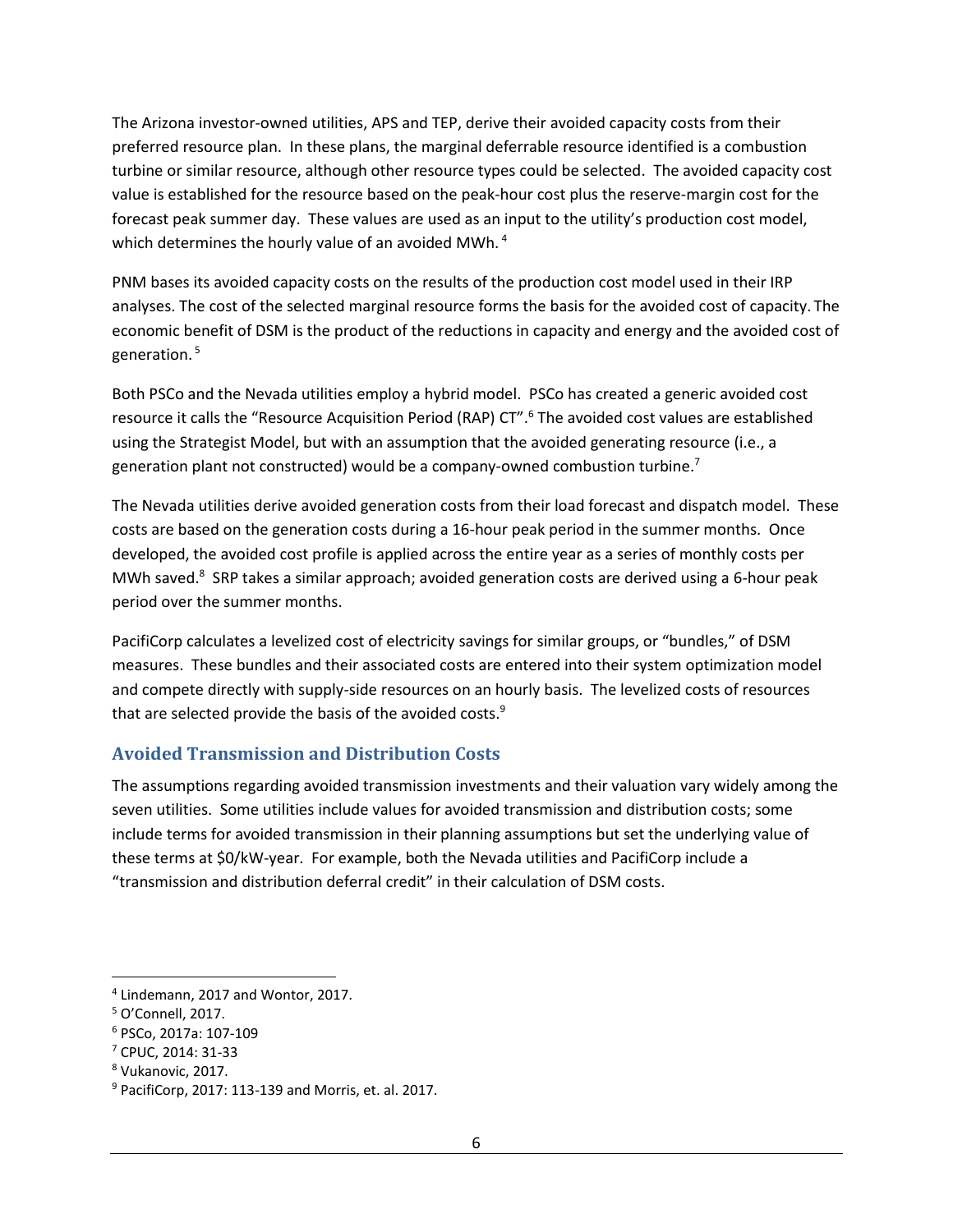APS, TEP and SRP include a value for avoided transmission costs in their avoided costs, but do not disclose this value.

In New Mexico, PNM does not assume any value for avoided transmission and distribution costs in its valuation of the benefits from utility energy efficiency and DSM programs.<sup>10</sup>

In Colorado, PSCo includes avoided T&D capacity investments in its calculation of avoided costs. This value is based on a system planning method to determine deferred T&D projects resulting from forecast DSM achievements. This value was previously set at zero, but a new study was performed that estimated avoided T&D costs of approximately \$11-16/kW-yr. during 2017-37.<sup>11</sup> This new value is being used starting in 2017.

The Nevada utilities include a significant avoided transmission cost based on the approved marginal cost study filed in each utility's General Rate Case. The value is currently \$52.15/kW-year. The Nevada utilities do not include a value for avoided distribution system investments in their valuation of energy savings.<sup>12</sup>

RMPU applies a transmission and distribution deferral credit in its calculation of the avoided costs from energy efficiency and other DSM programs. The deferral credit is currently \$13.56/kW-year. This value is derived from PacifiCorp's system-wide resource planning.<sup>13</sup>

Although RMPU uses its transmission and distribution deferral credit to account for avoided distribution system investments, assessing an accurate value for these deferrals is complicated by several factors.  $^{14}$ Not only do local distribution nodes that can benefit from deferrals have to be identified (i.e., at the substation level), strategies for geo-targeting DSM programs to address potential overloads also have to be developed.<sup>15</sup> Because of these challenges, none of the utilities explicitly value distribution system investment deferrals independently from transmission deferrals.

#### <span id="page-12-0"></span>**Avoided O&M and Fuel Costs**

Avoided O&M and fuel costs are typically embedded in the cost of the avoided generation resource that is used to calculate a utility's avoided cost. The range of costs that are included in a generation resource includes variable fuel costs, fixed and variable O&M costs, and capital costs for emissions reduction equipment.

APS, TEP, and PNM use the hourly marginal generator cost from their production cost model; in doing so, the avoided fuel and O&M costs are embedded in, and vary by, the selected resource. This method applies to both existing and planned resources. In its 2017 IRP, TEP commissioned a "Flexible

 $\overline{\phantom{a}}$  $10$  Lindemann, 2017.

<sup>11</sup> PSCO, 2016b: 342.

<sup>12</sup> Vukanovic, 2017.

<sup>13</sup> PacifiCorp, 2017: 57-74.

<sup>14</sup> Morris, et. al., 2017.

<sup>&</sup>lt;sup>15</sup> Neme and Grevatt, 2015.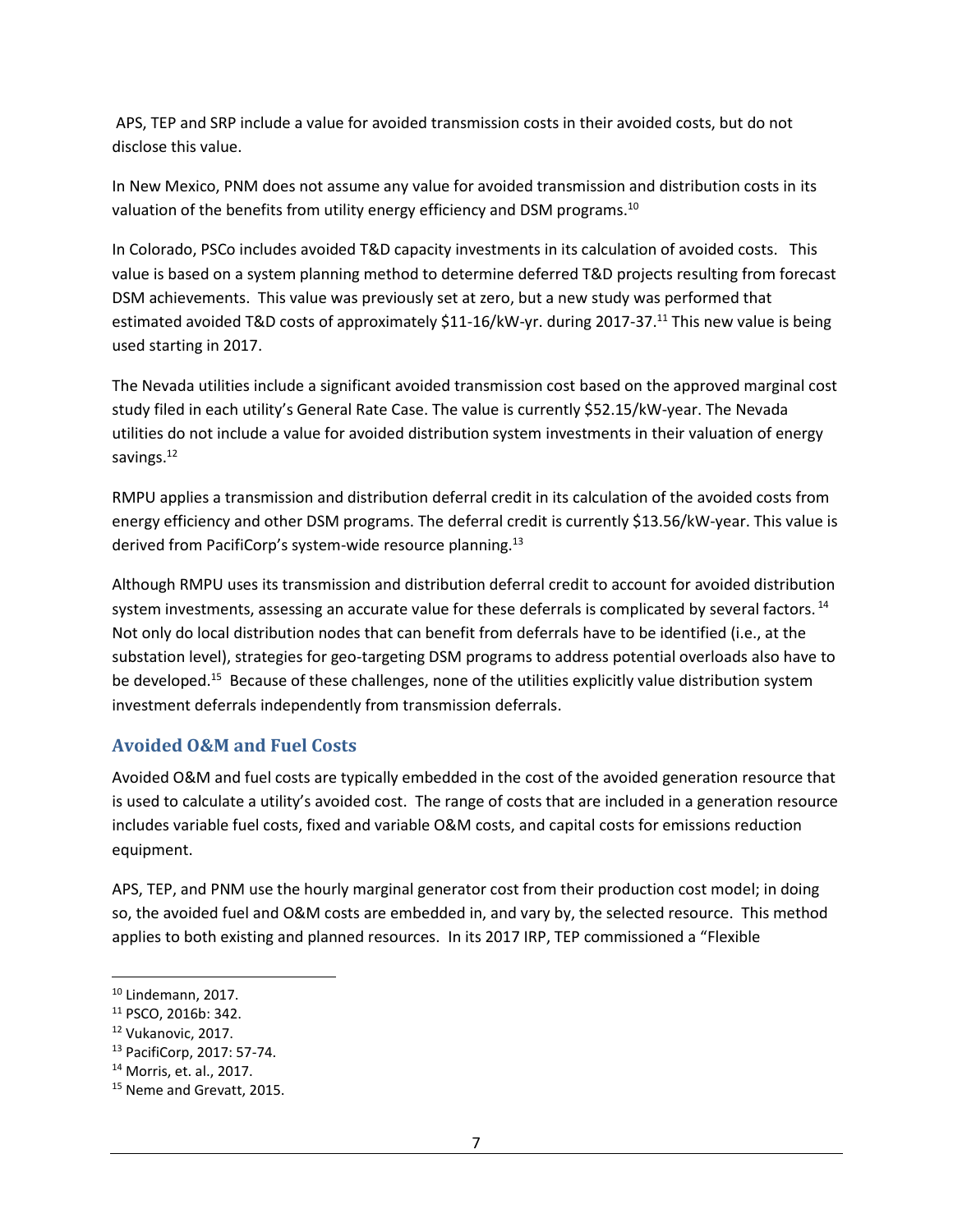Generation Technology Assessment" report, which provided engineering estimates of O&M and fuel costs of eight classes of supply-side and renewable resources.<sup>16</sup>

PSCo runs its resource planning model both with and without DSM programs included in order to determine avoided O&M and energy costs. In this manner, the model provides estimated annual avoided energy and O&M costs.<sup>17</sup> While the values are reported on an annual basis, they are derived from hourly analysis by the planning model.

The Nevada utilities use existing and projected O&M costs and fuel costs as inputs to its production model, PROMOD. The outputs of this model form the basis of the avoided resource used in the Nevada utilities' cost-effectiveness modeling.<sup>18</sup>

RPMU and PacifiCorp calculate a "Stochastic Mean NPVRR" value from its simulation studies. These studies produce a NVPRR risk value that accounts for fixed and variable O&M costs and for variable fuel costs over a range of planning scenarios. The result of this analysis is used to create a "Stochastic risk reduction credit" that is applied to the levelized cost of DSM resources.<sup>19</sup> The process that PacifiCorp uses to account for the levelized costs of new DSM measures, and to develop avoided costs for classes of resources, is discussed in the next section.

### <span id="page-13-0"></span>**Derivation of Load Shapes**

Due to the variations in the value of avoided cost both seasonally and hourly, the load shapes of energy savings are important for the valuation of different energy efficiency measures and programs. The derivation of load shapes for energy efficiency measures varies considerably among utilities. Each utility uses different sources and employs adjustments based on the impact of past experience with classes of measures and their regulatory requirements. While some utilities use publically available load shapes data (e.g., from the California DEER database) as the basis for their avoided cost calculations, these public load shape data are modified to reflect local weather conditions and specific evaluation results. The modified load shapes are generally treated as proprietary information, and are not publically available.

APS develops hourly avoided costs using a production cost model, and multiplies them by the hourly load shapes of DSM measures. Hourly load shapes are developed internally through territory-specific field work and annual M&V studies. Once developed, these load shapes, along with the portfolio-level savings targets specified by the Arizona EERS, are modelled using an internal spreadsheet model as APS develops its annual DSM plan.<sup>20</sup>

TEP uses measure-specific load shapes to calculate annual savings values, which are then aggregated into programs. Annual energy savings are determined by third-party evaluations, and then are

 $\overline{\phantom{a}}$ 

<sup>16</sup> TEP, 2017: 307-346.

<sup>17</sup> PSCo, 2016b:342.

<sup>18</sup> NPC, 2016: 227-228.

<sup>19</sup> PacifiCorp, 2017: 166-168.

<sup>20</sup> Wontor, 2017.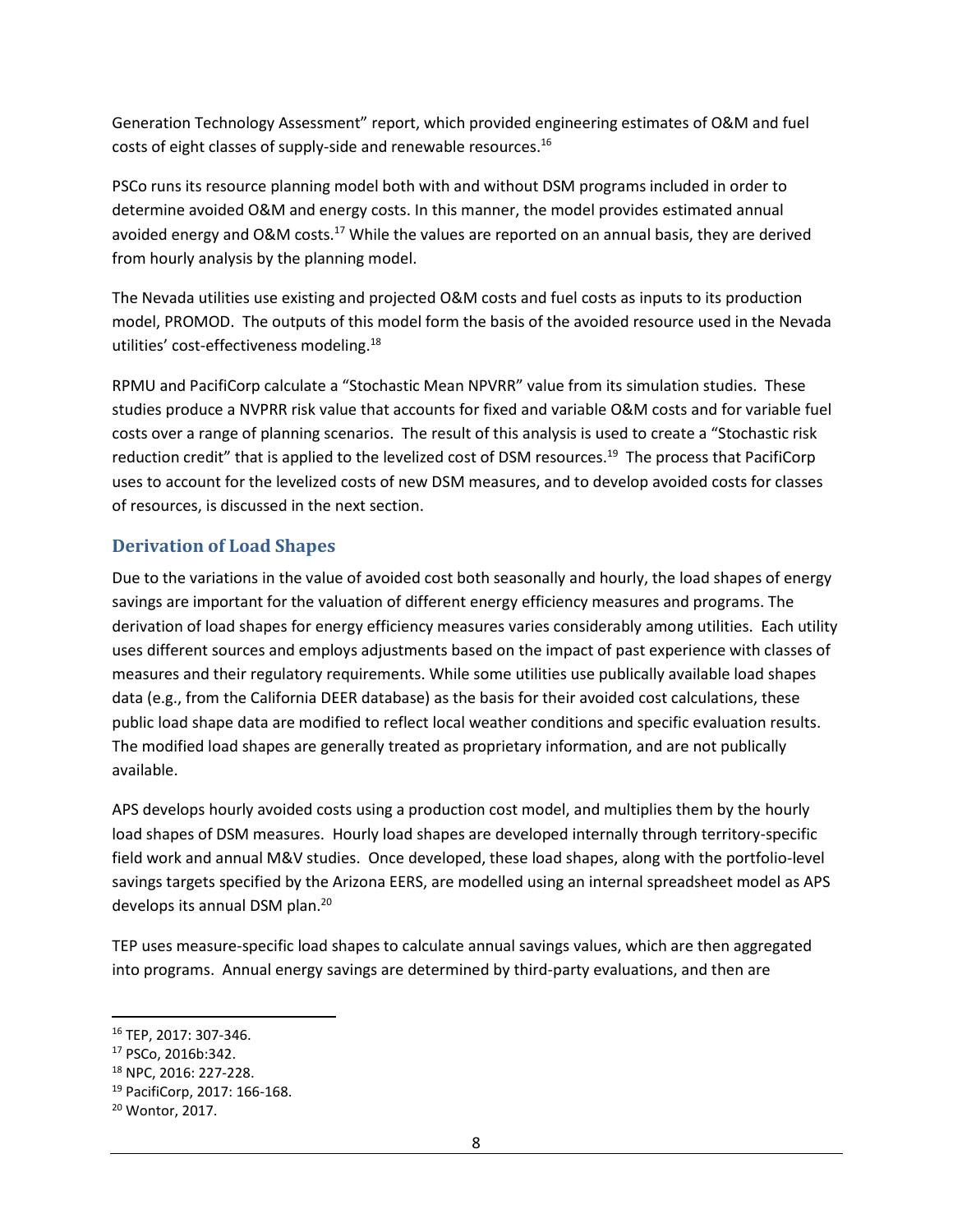apportioned to hourly load shapes to determine hourly impact of system load. These load shapes were originally developed in 2011 using values from the California Database for Energy Efficient Resources (DEER), the California Commercial End-Use Study (CEUS) and the Building America - National Residential Efficiency Measures Database. The load shapes were later modified to reflect the representative climate of the Tucson area.<sup>21</sup> TEP uses results from periodic program evaluations to update the load shapes used for specific measures.

SRP utilizes Cadmus' PortfolioPro model to evaluate the cost-effectiveness of measures and programs within the portfolio. The model is also used to determine program-related load reduction. PortfolioPro contains a set of sector, building, and end-use load shapes, which are used to derive the capacity reductions. The load shapes utilized were developed by SRP's third-party evaluator and calibrated to the Arizona desert climate.<sup>22</sup>

PNM relies on hourly impact shapes for classes of measures derived from the customized load shapes provided by the Strategist model, PNM's IRP planning model. The accuracy of these load shapes is verified through program impact evaluations that are carried out at least once every three years.<sup>23</sup>

The load shapes PSCo employs are adapted from measure-specific load shapes developed in Minnesota in the 1990s. These shapes were modified to match the Colorado climate and used to establish avoided cost values for four day-types across all 12 months in a year. These day-types correspond to a weekend day, the monthly peak-day, the non-peak weekday, and low-weekday load-shape.<sup>24</sup>

The Nevada utilities also use the PortfolioPro model to screen measures and determine the cost effectiveness of the measures and programs included in their DSM portfolios. The PortfolioPro model contains a set of measure load shapes calibrated to the utility service territories (Las Vegas for the Nevada Power Company and Reno for the Sierra Pacific Power Company).<sup>25</sup>

RMPU, through its parent company, PacifiCorp, has the most complex approach to modeling load shapes and avoided costs. As mentioned above, PacifiCorp operates in multiples states and models its avoided costs at the system level. To facilitate the construction of a manageable number of hourly supply curves, energy efficiency measures are grouped into "bundles" according to the measure's cost per MWh saved. These bundles, which range from measures costing less than \$10.00/MWh saved to over \$1,000/MWh saved, are converted to hourly load shapes that are differentiated by state, sector, market segment, and end use. These energy efficiency measure bundles, which represent a levelized cost of saved energy, net of the transmission and distribution credits and the Stochastic risk-reduction credit discussed above, are then inputted into the system planning model and compete against supplyside resources to develop the least-cost portfolio.

 $\overline{\phantom{a}}$ 

<sup>21</sup> TEP, 2017b: 112-114 and Lindemann, 2017.

<sup>22</sup> Dreiling and Morey, 2017.

<sup>23</sup> O'Connell, 2017.

<sup>&</sup>lt;sup>24</sup> Petersen and Walsh, 2017.

<sup>25</sup> Vukanovic, 2017.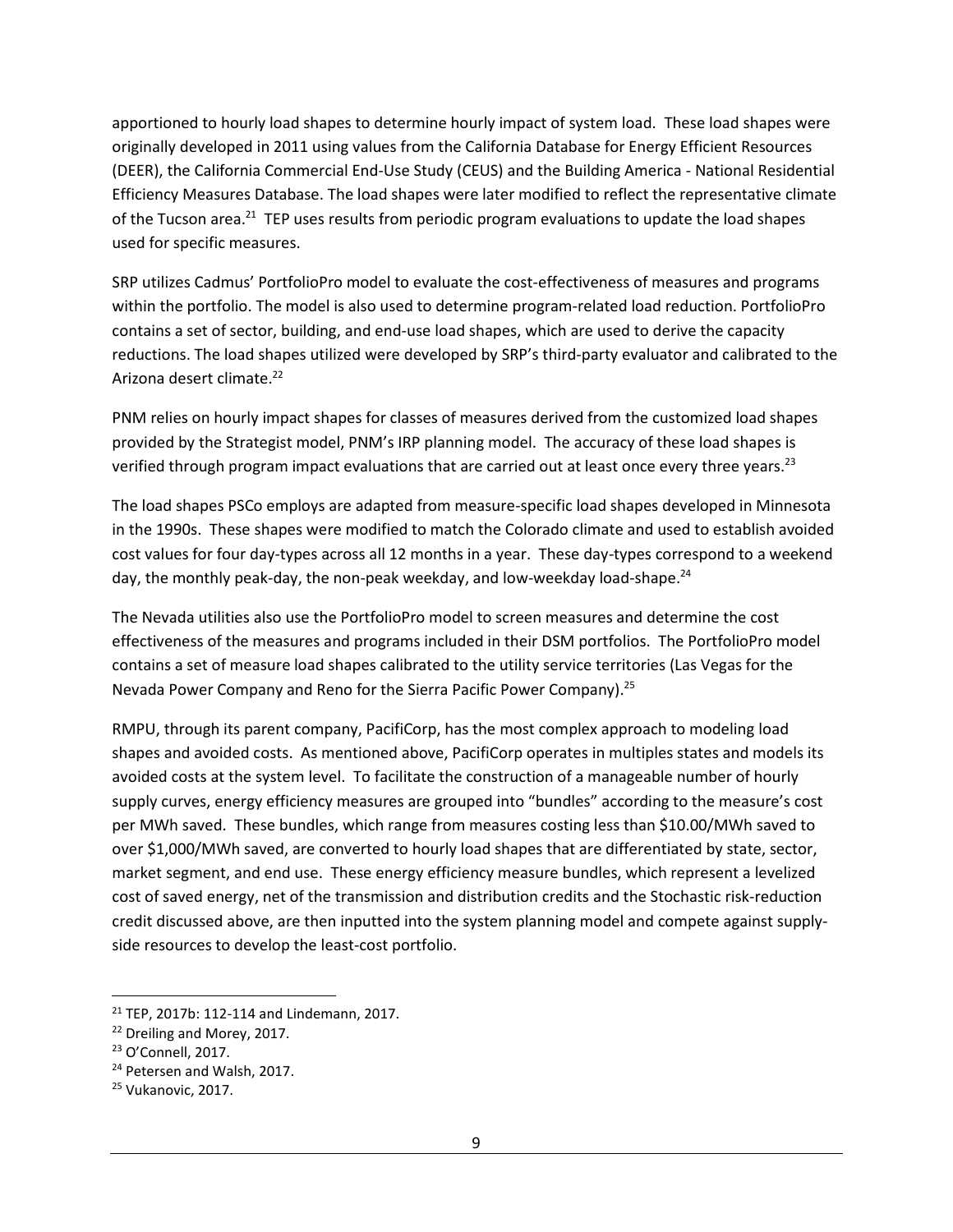This process, which incorporates the hourly variations of similar bundles of energy efficiency measures, is used to develop PacifiCorp's avoided costs.<sup>26</sup> The methodology for developing these avoided costs is documented in PacifCorp's "Class 2 DSM Decrement Study"<sup>27</sup>, which is published after the release of each IRP. This study creates nominal avoided costs, in \$/MWh, for eight classes of energy efficiency measures (e.g., Residential Cooling, Residential Lighting, etc.) calibrated to meet the characteristics of its two regions, the West region (Oregon, Washington and California) and the East region (Idaho, Utah and Wyoming). When RMPU evaluates measure-based savings, or considers adding new measures to a program, it uses these nominal avoided costs in its planning. In some cases, these values are used in program evaluations with additional factors (e.g., a proxy value for non-energy benefits in the calculation of a modified TRC test).<sup>28</sup>

### <span id="page-15-0"></span>**Accounting for Externalities: Valuing Avoided Pollutant Emissions**

With respect to reduced emissions of the criteria pollutants (SOx, NOx, and PM10) and CO2, most of the utilities report emissions reductions associated with DSM savings, but few monetize emission reductions or include them in their avoided costs. The exception to this is PNM, which includes a value for avoided CO2 emissions on a per kWh basis beginning in 2022. The value starts at \$0.0111/kWh in 2022 and increases to \$0.0345/kWh by 2033.<sup>29</sup> As noted above, the Colorado PUC has approved non-energy benefits adders to the economic benefits of energy efficiency and other DSM programs. The non-energy benefits adders are intended to include some valuation of avoided pollutant emissions, but are not explicitly tied to specific avoided emissions. In addition, RMPU includes a proxy value for avoided pollutant emissions and other non-energy benefits in one of the benefit-cost tests that it runs.

# <span id="page-15-1"></span>**Utility-specific Data and Results**

In this section, we first present summary tables of key assumptions for utility avoided capacity, avoided energy, and avoided transmission costs for the seven utilities. These values reflect publically available information taken from the respective utilities IRPs and energy efficiency/DSM program annual reports. We then provide program-specific values for the total benefits per unit of lifetime energy savings for different program types and utilities. These values were derived from utility reports documenting annual program performance. The total benefits are primarily, and in some cases, entirely, the utility's avoided costs. For a few of the utilities, the benefits include valuation of avoided CO2 emissions or non-energy benefits more generally. The benefits are those calculated by the utility using the primary cost effectiveness test in each jurisdiction.

<span id="page-15-2"></span>l

<sup>26</sup> PacifiCorp, 2017: 113-139.

<sup>27</sup> PacifiCorp, 2015c.

<sup>28</sup> See Cadmus, 2017: 99.

<sup>29</sup> PNM, 2016: 20.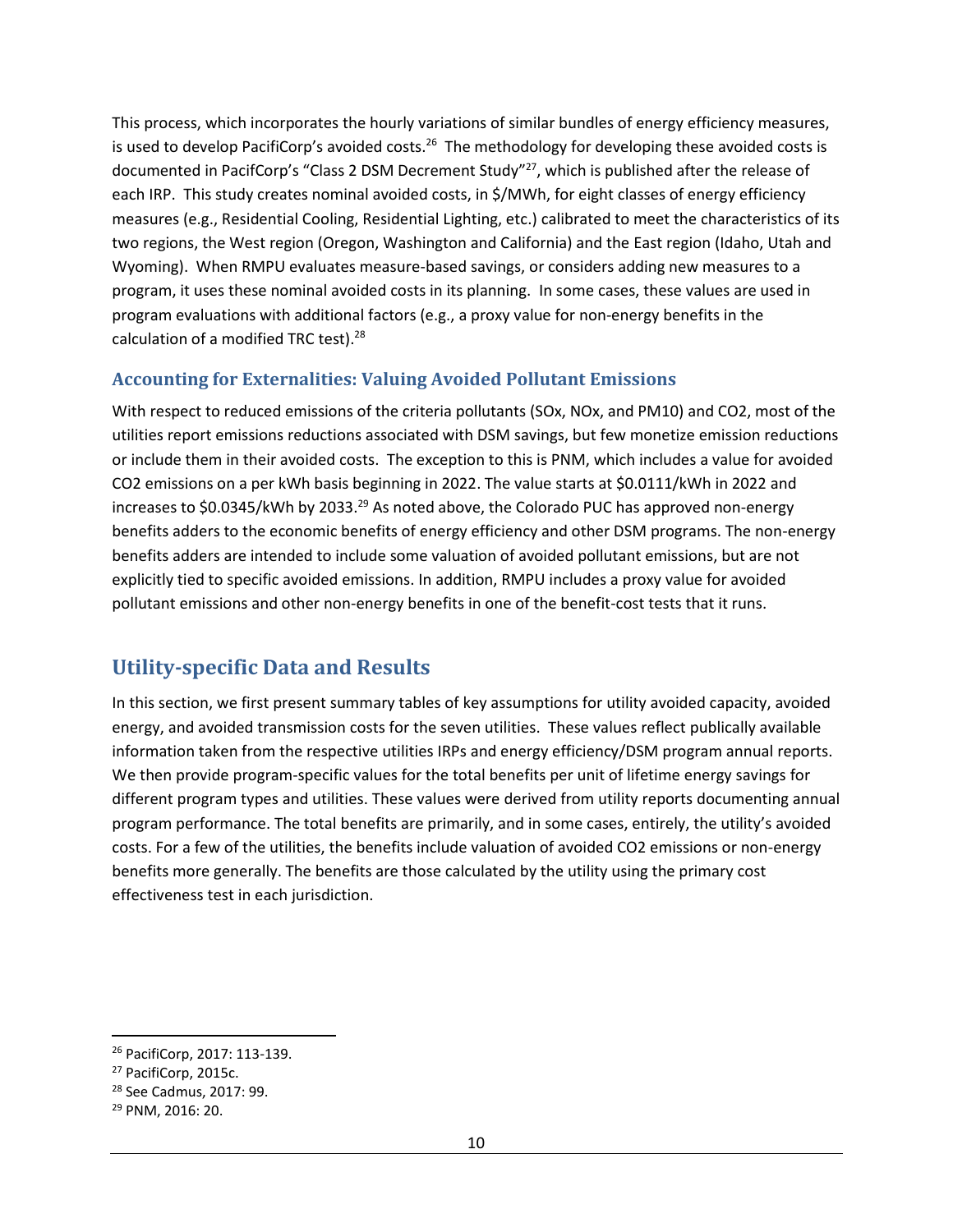## **Table 3 - Values of Components of Avoided Costs**

|                                                           | Arizona                                                                                                                                                       |                                                                                                                                                                                                    |                                                                                                                                                                                                                                  |  |  |  |
|-----------------------------------------------------------|---------------------------------------------------------------------------------------------------------------------------------------------------------------|----------------------------------------------------------------------------------------------------------------------------------------------------------------------------------------------------|----------------------------------------------------------------------------------------------------------------------------------------------------------------------------------------------------------------------------------|--|--|--|
|                                                           | <b>APS</b><br><b>SRP</b><br><b>TEP</b>                                                                                                                        |                                                                                                                                                                                                    |                                                                                                                                                                                                                                  |  |  |  |
| Component                                                 | 2017                                                                                                                                                          | 2016                                                                                                                                                                                               | 2017                                                                                                                                                                                                                             |  |  |  |
| Avoided Cost of<br>Generation<br>Capacity                 | Based on deferrable<br>generation in IRP.                                                                                                                     | Avoided generation cost is<br>the marginal cost calculated<br>from production cost<br>studies. Natural gas CT is<br>used as the basis to<br>determine the avoided cost.                            | Based on results of the hourly<br>generation dispatch model.                                                                                                                                                                     |  |  |  |
| <b>Avoided Marginal</b><br><b>Energy Costs</b>            | Values not publically<br>disclosed.                                                                                                                           | Values not publically<br>disclosed.                                                                                                                                                                | Values not publically<br>disclosed.                                                                                                                                                                                              |  |  |  |
| Avoided<br><b>Transmission Costs</b>                      | Avoided cost for<br>transmission embedded in<br>overall avoided generation<br>cost.                                                                           | Avoided cost for<br>transmission investments<br>embedded in overall<br>avoided generation cost.                                                                                                    | Avoided cost for transmission<br>investments embedded in<br>overall avoided generation<br>cost.                                                                                                                                  |  |  |  |
| Avoided<br><b>Distribution Costs</b>                      | No avoided cost of<br>distribution.                                                                                                                           | Avoided cost for<br>distribution embedded in<br>overall avoided<br>generation cost.                                                                                                                | No avoided cost of<br>distribution.                                                                                                                                                                                              |  |  |  |
| <b>Avoided Pollutant</b><br>Costs                         | Avoided pollutants<br>reported, but not<br>monetized.                                                                                                         | Not Provided.                                                                                                                                                                                      | Avoided pollutants reported,<br>but not monetized.                                                                                                                                                                               |  |  |  |
|                                                           | <b>Colorado</b>                                                                                                                                               | <b>Nevada</b>                                                                                                                                                                                      |                                                                                                                                                                                                                                  |  |  |  |
|                                                           | <b>PSCo</b>                                                                                                                                                   | <b>NPC</b>                                                                                                                                                                                         | <b>SPPC</b>                                                                                                                                                                                                                      |  |  |  |
| Component                                                 | 2016                                                                                                                                                          | 2014 and 2016                                                                                                                                                                                      | 2014 and 2016                                                                                                                                                                                                                    |  |  |  |
| Avoided Cost of<br>Generation<br>Capacity                 | <b>Resource Acquisition</b><br>Period (RAP) CT: a gas-<br>fired CT. Costs start at<br>\$8.31/kW-month in 2016<br>and escalate to<br>\$12.93/kW-month in 2035. | The avoided cost of<br>generation is the marginal<br>cost calculated from<br>production cost studies. A<br>natural gas-fired combined<br>cycle plant used to develop<br>the avoided capacity cost. | The avoided cost of<br>generation is the marginal<br>cost calculated from<br>production cost studies. The<br>type of resource used to<br>develop the avoided cost of<br>capacity is a natural gas-fired<br>combined cycle plant. |  |  |  |
| <b>Avoided Marginal</b><br><b>Energy Costs</b><br>Avoided | Simple Average Hourly<br>Energy costs start at<br>\$32.98/MWh in 2016 and<br>escalate to \$66.19/MWh in<br>2035.<br>\$0.00/kW-year (1)                        | Monthly Capped Long-Term<br><b>Energy Costs range</b><br>between \$17.88/MWh in<br>April 2017 and<br>\$160.20/MWh in July 2046.                                                                    | Monthly Capped Long-Term<br>Energy Costs range between<br>\$18.15/MWh in April 2017<br>and \$150.90/MWh in July<br>2044.<br>\$51.56/kW-year                                                                                      |  |  |  |
| <b>Transmission Costs</b>                                 |                                                                                                                                                               | \$52.15/kW-year                                                                                                                                                                                    |                                                                                                                                                                                                                                  |  |  |  |
| Avoided<br><b>Distribution Costs</b>                      | \$0.00/kW-year (1)                                                                                                                                            | \$0.00/kW-year                                                                                                                                                                                     | \$0.00/kW-year                                                                                                                                                                                                                   |  |  |  |
| <b>Avoided Pollutant</b><br>Costs                         | Value of avoided<br>pollutants not estimated<br>but included as part of the<br>10% adder for non-energy<br>benefits (25% adder for<br>low-income programs).   | The cost of emissions is<br>embedded in Production<br>Cost Model.                                                                                                                                  | The cost of emissions is<br>embedded in Production Cost<br>Model.                                                                                                                                                                |  |  |  |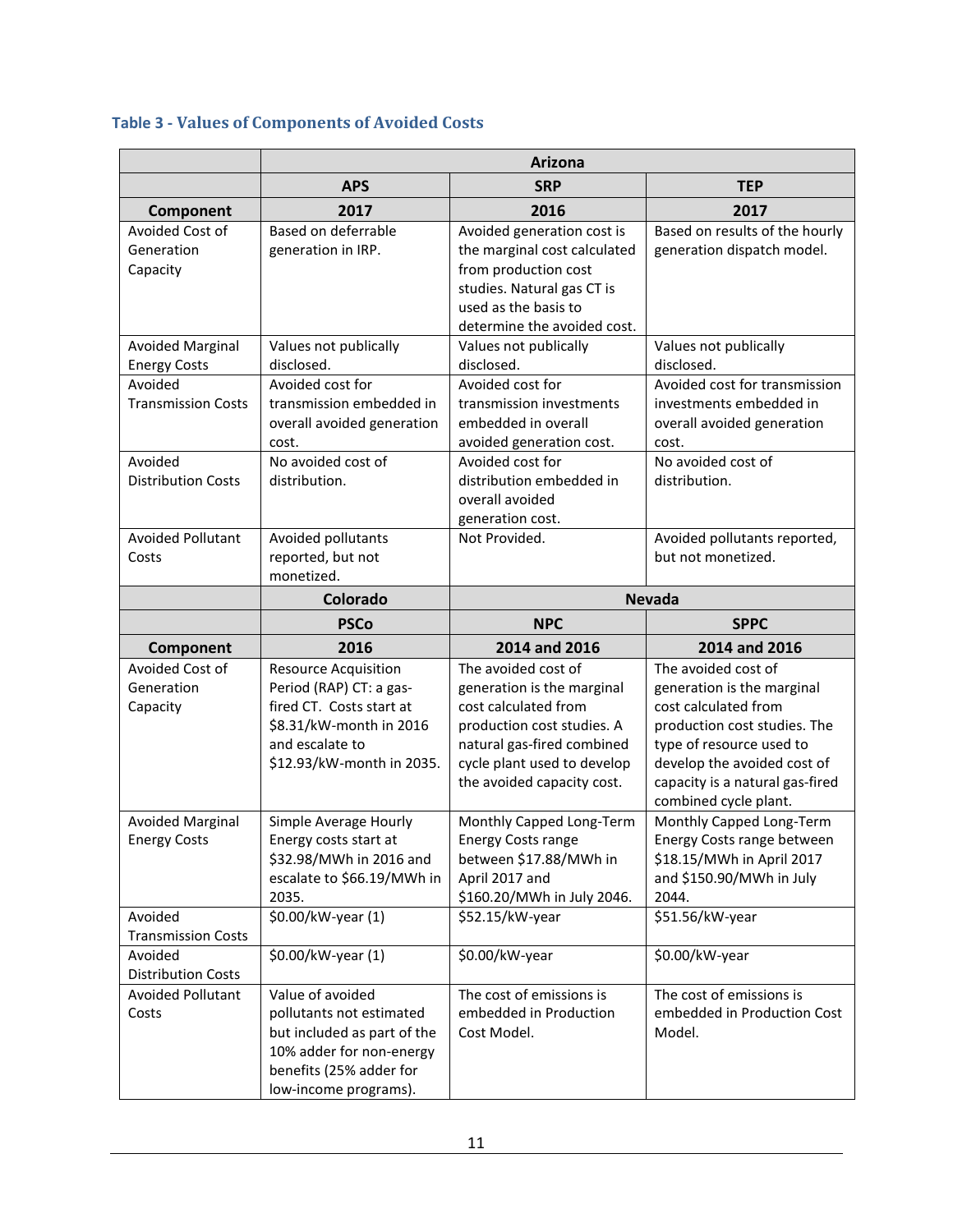|                           | <b>New Mexico</b>          | Utah                                                      |
|---------------------------|----------------------------|-----------------------------------------------------------|
|                           | <b>PNM</b>                 | <b>RMPU</b>                                               |
| Component                 | 2015 and 2016              | 2015 and 2017                                             |
| Avoided Cost of           | Defined as the marginal    | Sources are derived from the marginal resource at the     |
| Generation                | generation resource at the | system level, not at the state level.                     |
| Capacity                  | summer peak hour. Value    |                                                           |
|                           | comes from the dispatch    |                                                           |
|                           | model. \$80.00/kW-year for |                                                           |
|                           | 2018 to 2034.              |                                                           |
| Avoided Marginal          | Cost escalates from        | Avoided costs vary by measure category. For 2017, nominal |
| <b>Energy Costs</b>       | \$27.10/MWh in 2018 to     | avoided costs vary between \$38.44/MWh for Plug Loads and |
|                           | \$53.90/MWh in 2034.       | \$162.74/MWh for Residential Cooling.                     |
| Avoided                   | \$0.00/kW-year.            | T&D deferral credit of \$13.56/kW-year.                   |
| <b>Transmission Costs</b> |                            |                                                           |
| Avoided                   | $$0.00/kW-year$ .          | T&D deferral credit of \$13.56/kW-year.                   |
| <b>Distribution Costs</b> |                            |                                                           |
| <b>Avoided Pollutant</b>  | Avoided CO2 emissions      | Not Estimated.                                            |
| Costs                     | value starts at            |                                                           |
|                           | \$11.10/MWh in 2022 and    |                                                           |
|                           | escalates to \$34.50/MWh   |                                                           |
|                           | in 2034.                   |                                                           |

(1) As noted above, PSCo started to value avoided T&D costs in its 2017/2018 DSM program plan.

Sources

| <b>APS</b>  | Energy savings data for Estimated Avoided Cost Calculation: APS, 2017a.<br>Technical details about system costs: APS, 2017b. |
|-------------|------------------------------------------------------------------------------------------------------------------------------|
| <b>TEP</b>  | Energy savings data for Estimated Avoided Cost Calculation: TEP, 2017a.<br>Technical details about system costs: TEP, 2017b. |
| <b>SRP</b>  | SRP, 2017.                                                                                                                   |
| <b>PSCo</b> | PSCo, 2017.                                                                                                                  |
| <b>NPC</b>  | Sources of Long Term Avoided Costs: NPC, 2016. Energy efficiency savings values:<br>NPC, 2015: Volume 7.                     |
| <b>SPPC</b> | Data on Long-Term Avoided Costs SPPC, 2016b: Volume 10, 128-132 Energy<br>efficiency savings values: SPPC, 2015.             |
| <b>PNM</b>  | Avoided Cost Information: PNM, 2017a, p. 20.                                                                                 |
| <b>RMPU</b> | Transmission Deferral Value: PacifiCorp, 2017: Volume 1 p. 153. Avoided Energy<br>Cost: PacifiCorp, 2015c.                   |

[Table 4](#page-18-0) provides the total value of lifetime energy savings in \$/kWh saved for a set of common energy efficiency programs and end-uses, for each utility. These programs include residential lighting, residential cooling, residential home retrofits, residential new construction, commercial lighting, commercial cooling, commercial building retrofits and commercial new construction. Where available, separate estimates are presented for small business lighting and small business cooling programs. We chose to report the value of energy savings over the lifetime of the various measures or programs, rather than considering only first year energy savings, since the benefits (i.e., avoided costs) accrue over the lifetime of the programs.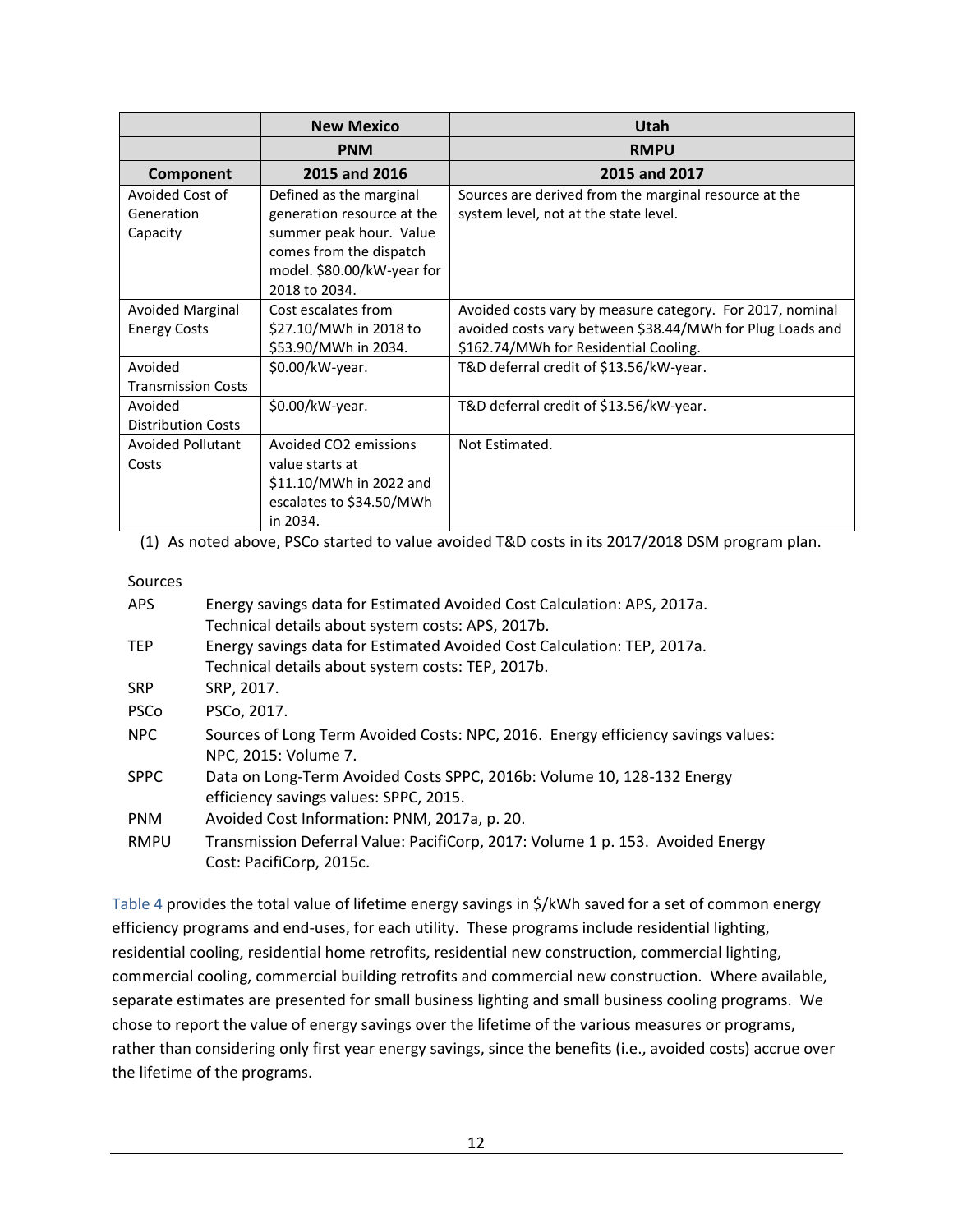The values in Table 4 were derived from the most recent annual DSM program reports for each utility (either the 2015 or 2016 annual reports) and/or individual program evaluation reports. The value of lifetime energy savings is generated by dividing the net present value of program benefits (i.e., avoided costs and in some cases non-utility benefits) by the lifetime energy savings, yielding a \$/kWh saved metric. These values reflect the net present value of avoided costs over the estimated lifetime of each program or set of energy efficiency measures, depending upon the conventions used by each utility.

Calculating the values in Table 4 is complicated by the way each utility designs its programs and reports energy savings. In some cases, it was not possible to break out specific end uses. In other cases, a utility may combine different end-uses into a single program; for example, multiple commercial measures may be included under the rubric of a "Commercial Comprehensive" program. Frequently, a utility will

|                                                                                            |            |                                                                                                                                    |             |            |             | <b>New</b>    | Utah                                                                                                        |
|--------------------------------------------------------------------------------------------|------------|------------------------------------------------------------------------------------------------------------------------------------|-------------|------------|-------------|---------------|-------------------------------------------------------------------------------------------------------------|
| <b>APS</b>                                                                                 | <b>SRP</b> | <b>TEP</b>                                                                                                                         | <b>PSCo</b> | <b>NPC</b> | <b>SPPC</b> | <b>PNM</b>    | <b>RMPU</b>                                                                                                 |
|                                                                                            |            |                                                                                                                                    |             |            |             |               |                                                                                                             |
| \$0.0304                                                                                   | \$0.0170   | \$0.0360                                                                                                                           | \$0.0971    | \$0.0196   | \$0.0195    | \$0.0295      | \$0.0541                                                                                                    |
| \$0.0488                                                                                   | \$0.0590   | \$0.0765                                                                                                                           | \$0.1579    | \$0.0565   |             | \$0.0158      | \$0.1631                                                                                                    |
| \$0.0496                                                                                   |            |                                                                                                                                    | \$0.1946    |            |             | \$0.0419      | \$0.0536                                                                                                    |
| \$0.0425                                                                                   | \$0.0270   | \$0.1387                                                                                                                           | \$0.1411    |            |             |               |                                                                                                             |
|                                                                                            |            |                                                                                                                                    |             |            |             |               |                                                                                                             |
|                                                                                            |            |                                                                                                                                    |             |            |             |               |                                                                                                             |
| \$0.0284                                                                                   | \$0.0130   | \$0.0573                                                                                                                           | \$0.0432    | \$0.0163   | \$0.0200    |               | \$0.0512                                                                                                    |
|                                                                                            |            | \$0.0459                                                                                                                           | \$0.0652    | \$0.0142   | \$0.0174    |               | \$0.0983                                                                                                    |
|                                                                                            |            |                                                                                                                                    |             |            |             | \$0.0458      |                                                                                                             |
| \$0.0403                                                                                   | \$0.0370   | \$0.0494                                                                                                                           | \$0.0579    |            |             | \$0.0393      |                                                                                                             |
| \$0.0284                                                                                   | \$0.0940   | \$0.0410                                                                                                                           | \$0.0388    |            |             |               |                                                                                                             |
|                                                                                            |            | \$0.0328                                                                                                                           |             |            |             |               |                                                                                                             |
|                                                                                            |            |                                                                                                                                    |             |            |             |               |                                                                                                             |
| Energy savings data for Estimated Benefit Calculation: TEP, 2017a. Technical details about |            |                                                                                                                                    |             |            |             |               |                                                                                                             |
|                                                                                            |            | <b>Arizona</b><br><b>Residential Programs/Applications</b><br><b>Commercial Programs/Applications</b><br>system costs: APS, 2017b. |             | Colorado   |             | <b>Nevada</b> | <b>Mexico</b><br>Energy savings data for Estimated Benefit Calculation: APS, 2017a. Technical details about |

#### <span id="page-18-0"></span>**Table 4 - Estimates of Program-Specific Avoided costs per unit of Lifetime Energy Savings (\$/kWh)**

| ۱PS | Energy savings data for Estimated Benefit Calculation: APS, 2017a. Technical details abo |
|-----|------------------------------------------------------------------------------------------|
|     | system costs: APS, 2017b.                                                                |
| FED | Energy cavings data for Estimated Renefit Calculation: TED 2017a, Technical details abs  |

system costs: TEP, 2017b.

SRP SRP, 2017.

| PSCo | PSCo, 2017a and PSCo, 2017b. |
|------|------------------------------|
|      |                              |

NPC NPC, 2016b: Tables DSM-4 and DSM-5, pp. 9-10.

- SPPC SPPC, 2015.
- PNM PNM, 2017b: Attachment SMB-2, Table 6-1, p 39.
- RMPU PacifiCorp, 2015c. 2017 Nominal Value.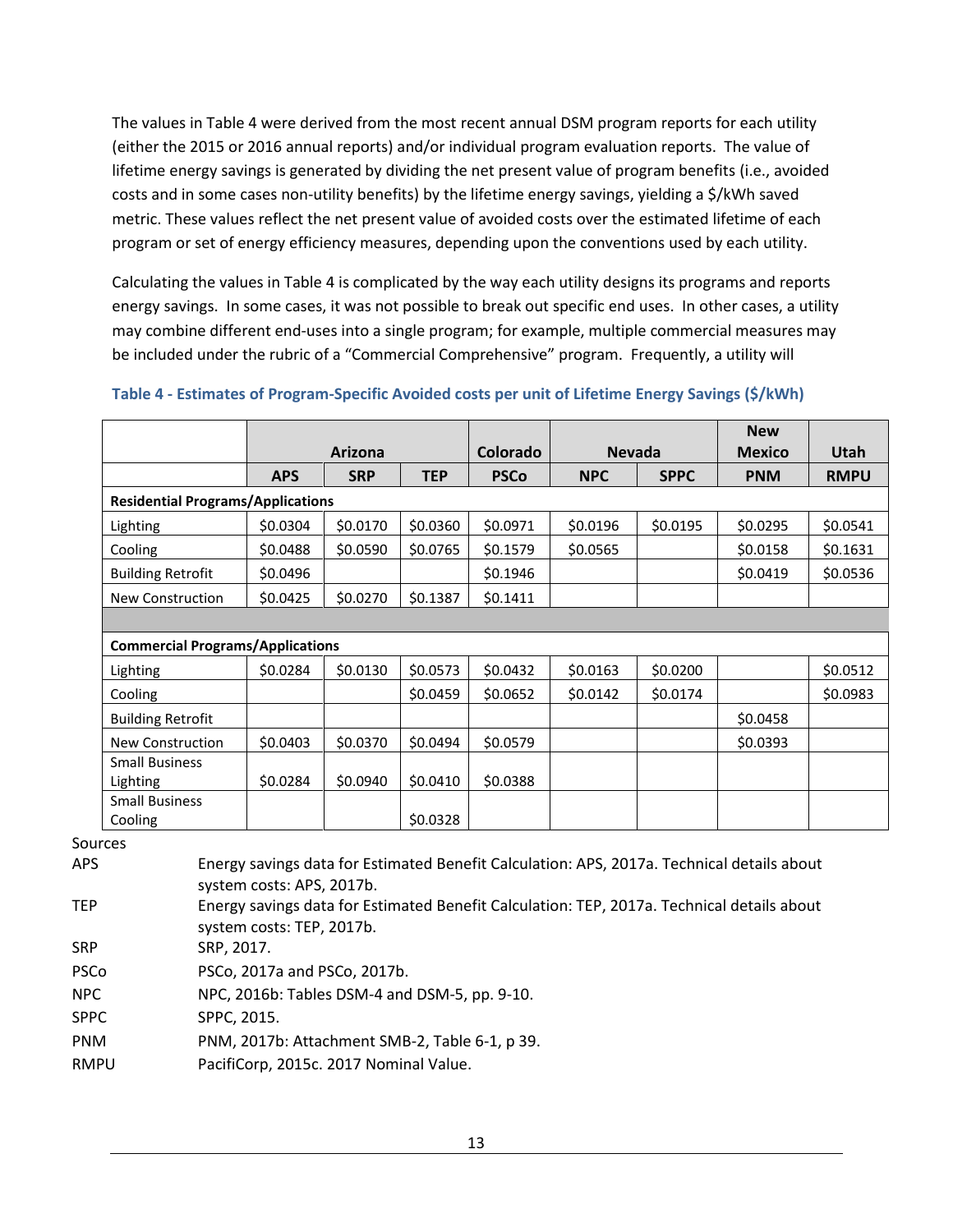present the first year energy savings for particular measures in a program but the net present value of lifetime benefits for the entire program. In that case, lifetime energy savings are calculated by multiplying the first-year savings by the reported effective useful life of a measure or program. Likewise, the benefits (i.e., avoided costs) are pro-rated by the proportion of the measure's first-year savings to the program level first-year savings. Beyond variation in reporting practices, the differences in valuation of benefits are due to the methodologies and assumptions each utility employs. Thus, these estimates are general indicators of the value of energy savings for specific programs and end-uses.

In considering these values, caution is necessary in comparing different utilities to one another. As explained above, different utilities estimate avoided costs differently and are more (or less) comprehensive in the types of avoided costs that are included. In addition, program performance varies in part due to differences in climatic conditions. Consider the value of energy savings for residential cooling programs. Residential cooling programs in the very hot Arizona climate generate energy savings most if not all of the year, while cooling programs in Colorado or Utah generate energy savings in the summer only. Thus, avoided costs per kWh saved, averaged over the year, may be higher in a place like Colorado compared to Arizona because more of the energy savings are during peak demand periods in Colorado.

Despite these limitations, the values in Table 4 suggest that residential cooling programs yield a greater value of energy savings than other types of programs, with a few exceptions. For example, a kWh saved by SRP's residential cooling program has 3.5 times the value of a kWh saved by the utility's residential lighting program. For RMPU, the same ratio is 3.0; for PSCo, it is 1.6; and for Nevada Power it is 2.9. These results are logical, given that cooling programs yield more "on peak" savings and thus have higher avoided capacity values than other types of programs.

All of the utility systems considered in this paper experience their peak demands during the mid-to-late afternoon hours during the summer months. Residential lighting savings mostly occur later in the evening, and thus do not provide as much peak demand reduction per kilowatt-hour saved. This does not mean that residential lighting efficiency programs are not cost effective or desirable; it simply points out that the energy savings from lighting efficiency measures tend to have less value than savings from other types of programs.

Commercial programs do not demonstrate the same relationship that residential programs do because of the differing load shapes for the same end use (e.g., lighting or cooling) between residential and commercial buildings. In commercial buildings, lighting and cooling are used for many more hours of the day than are typical in residential buildings. For some utilities, the value of a kWh saved is higher for the lighting program compared to the cooling program. This is because in commercial buildings, both lighting and cooling efficiency measures provide energy savings during peak demand periods.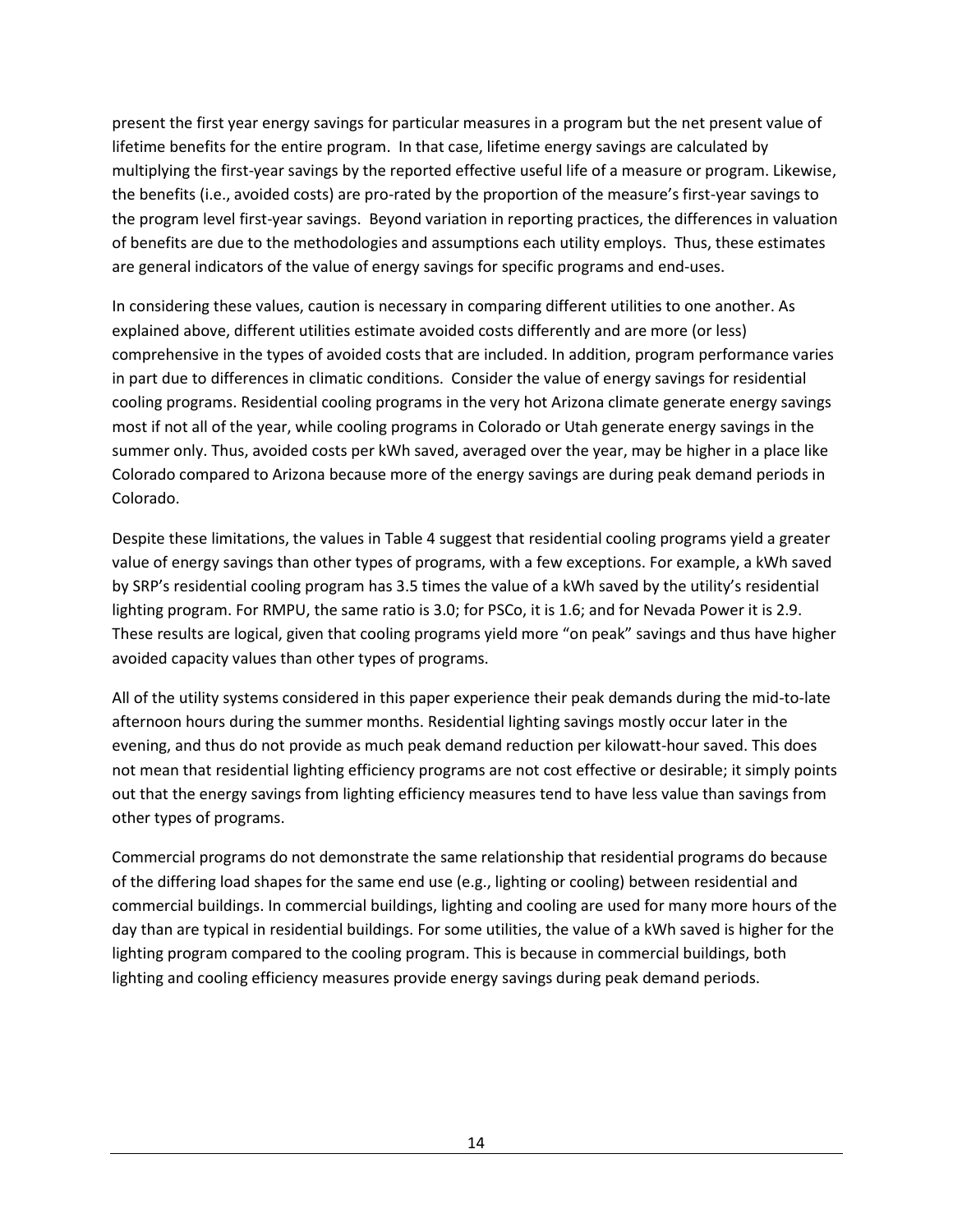# <span id="page-20-0"></span>**Recommendations**

The information in this paper highlights a number of practices that will improve the valuation of energy savings by utilities in the Southwest and elsewhere. $^{30}$ 

#### <span id="page-20-1"></span>**Value All Avoided Costs and Take into Account the Time-Varying Value of Avoided Costs**

It is important and appropriate to value all of the benefits (i.e., avoided costs) produced by energy efficiency programs and measures. For example, utilities should value avoided T&D capital costs as well as avoided generation costs, and value avoided CO2 and other pollutant emissions. Also, avoided cost valuation should be done considering the time-value of energy savings and demand reduction. A more comprehensive analysis of avoided costs could lead to more programs passing cost-effectiveness screening, as well as demonstrating for policy makers and other stakeholders the full benefits (value) of these resources.

### <span id="page-20-2"></span>**Use an Appropriate Discount Rate**

The selection of the discount rate is important to calculating the appropriate net present value of energy savings over the lifetime of energy efficiency measures. In calculating benefits, use of a lower discount is generally preferred, as it does not reduce benefits as rapidly over the lifetime of a measure. For all but one of the utilities discussed here, the after-tax weighted average cost of capital (WACC) from the utility's last rate case is used as the primary discount rate. PNM is the outlier in that it uses a before-tax WACC. The use of the after-tax WACC is more appropriate as the utility cost of capital, because it reflects that actual net cost of capital for a utility. A recently published national manual for energy efficiency program cost-effectiveness evaluation acknowledges that the after-tax WACC is the proper utility cost of capital. $31$ 

In performing the TRC or UCT tests, an argument can be made for using a discount rate that is less than the utility's after-tax WACC. This is because investments in energy efficiency programs and measures have a different risk profile than traditional utility capital investments. There is often little or no risk of a utility failing to recover the costs for its approved energy efficiency programs, as costs are often recovered through automatic utility bill surcharges rather than use of utility debt or equity. Likewise, energy efficiency programs consist of many discrete energy efficiency measures, and overall portfolio performance is well-established and relatively low risk. Therefore, utilities and their regulators should seriously consider using a lower discount rate than the WACC in valuing avoided costs from a TRC or UCT perspective.<sup>32</sup>

 $\overline{\phantom{a}}$ 

<sup>&</sup>lt;sup>30</sup> These best practices represent the observations of SWEEP, and do not necessarily reflect the opinions of the utilities referenced in this report.

<sup>&</sup>lt;sup>31</sup> National Efficiency Screening Project (NESP), 2017, p. 75.

<sup>32</sup> NESP, pp. 72-84.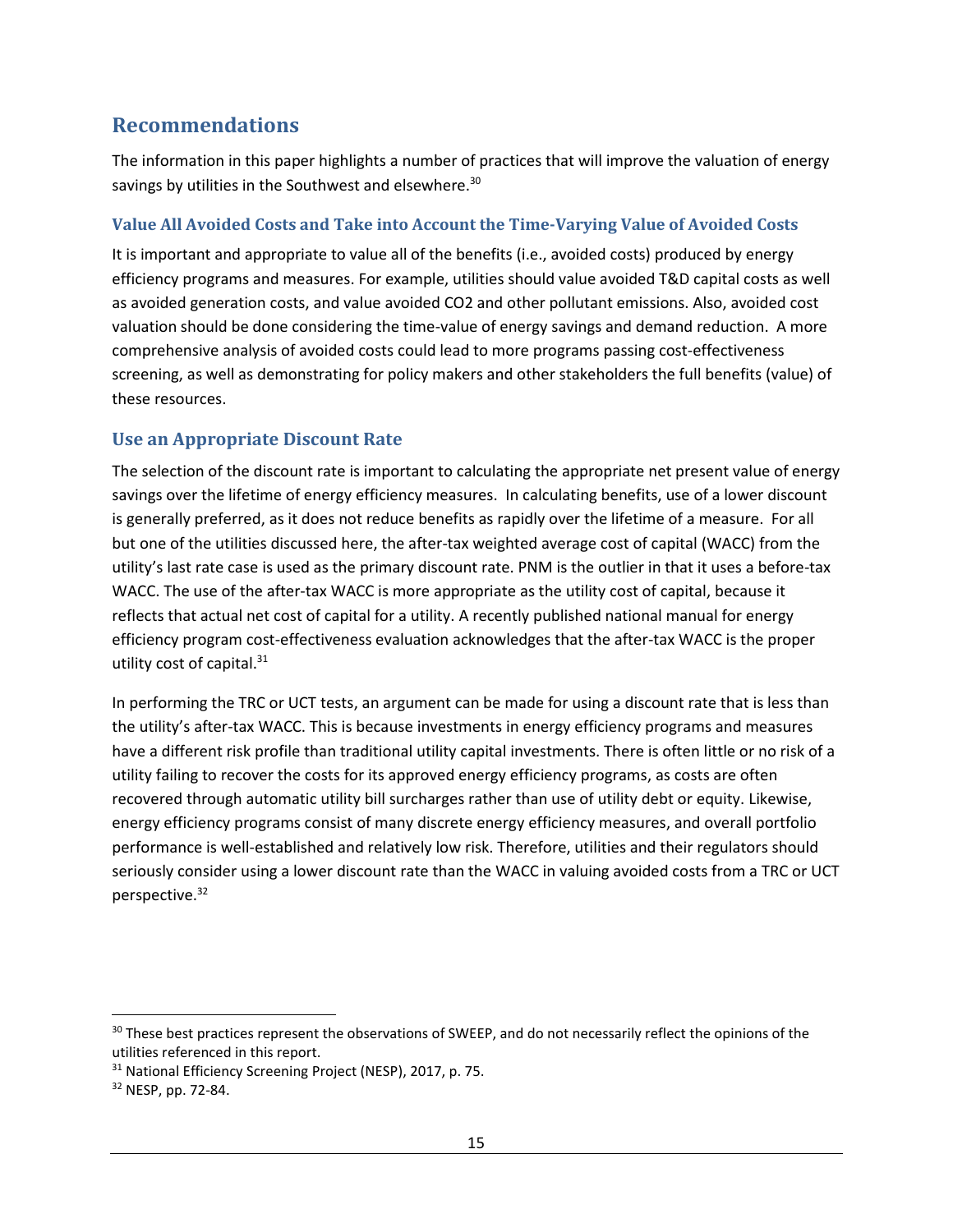In addition, it is appropriate and widely accepted that a social discount rate should be used for determining cost effectiveness using the Societal Cost test.<sup>33</sup> This discount rate, such as the 10-year U.S. Treasury bond rate, is generally very low, in part to reflect low risk and inter-generational equity.

### <span id="page-21-0"></span>**Base Avoided Generation Capacity Costs on Results of an IRP**

It is preferable to establish avoided generation-capacity costs based on time-varying marginal generation resources identified in the preferred plan of an IRP, rather than using a generic resource, such as a generic combustion turbine (CT). The hourly avoided costs from the projected marginal resource are likely to be more consistent with future resource development and operation, as compared to basing the avoided generation capacity cost on a generic resource. In addition, values from the marginal generator are more likely to be consistent with fuel and O&M costs assumed in the IRP, as well as reflect the changing generation mix for a utility.

A secondary recommendation is to make the results of both the IRP preferred plan and any production cost models available for examination by interested parties. Most of the utilities discussed in this paper did not disclose the values of avoided generation capacity. When values are published, they are often aggregated to a monthly or annual value. Utilities and stakeholders should discuss opportunities for sharing and reviewing information on the valuation of avoided generation, potentially with the completion of confidentiality agreements.

## <span id="page-21-1"></span>**Include Valuation of Avoided Transmission and Distribution Investments**

Transmission deferral values are included in the valuation of energy savings by the Nevada utilities, RMPU, and by PSCo starting in 2017. Berkeley Lab recently published a study on the time-varying value of energy efficiency, evaluating five energy efficiency measures in four regions of the country.<sup>34</sup> Among the findings in that study is that avoided transmission and distribution costs create some of the largest capacity benefits of the time-varying value of efficiency measures in the regions studied.

Utility energy efficiency programs can provide energy savings (as a fraction of total retail sales) of 1% to 3% per year.<sup>35</sup> Thus, energy efficiency programs can have a significant impact on load growth, and combined with other factors (such as the impacts of federal energy efficiency standards and adoption of distributed energy resources), can eliminate load growth entirely. This means that energy efficiency programs will have an impact on the need for transmission investments over the long run. Thus, utilities should include a value for avoided transmission investments in their valuation of the benefits of energy efficiency programs.

Valuing deferred distribution system investments is done in some jurisdictions and is gaining credence.<sup>36</sup> We recommend that utilities consider including valuation of avoided distribution system costs in the economic analyses of their DSM programs. In addition, we recommend that utilities investigate

l

<sup>33</sup> NESP, p. 83.

<sup>&</sup>lt;sup>34</sup> Mims, Eckman and Goldman, 2017.

 $35$  Relf, Baatz and Nowak, 2017, p. 17.

<sup>&</sup>lt;sup>36</sup> Neme and Grevatt, 2015.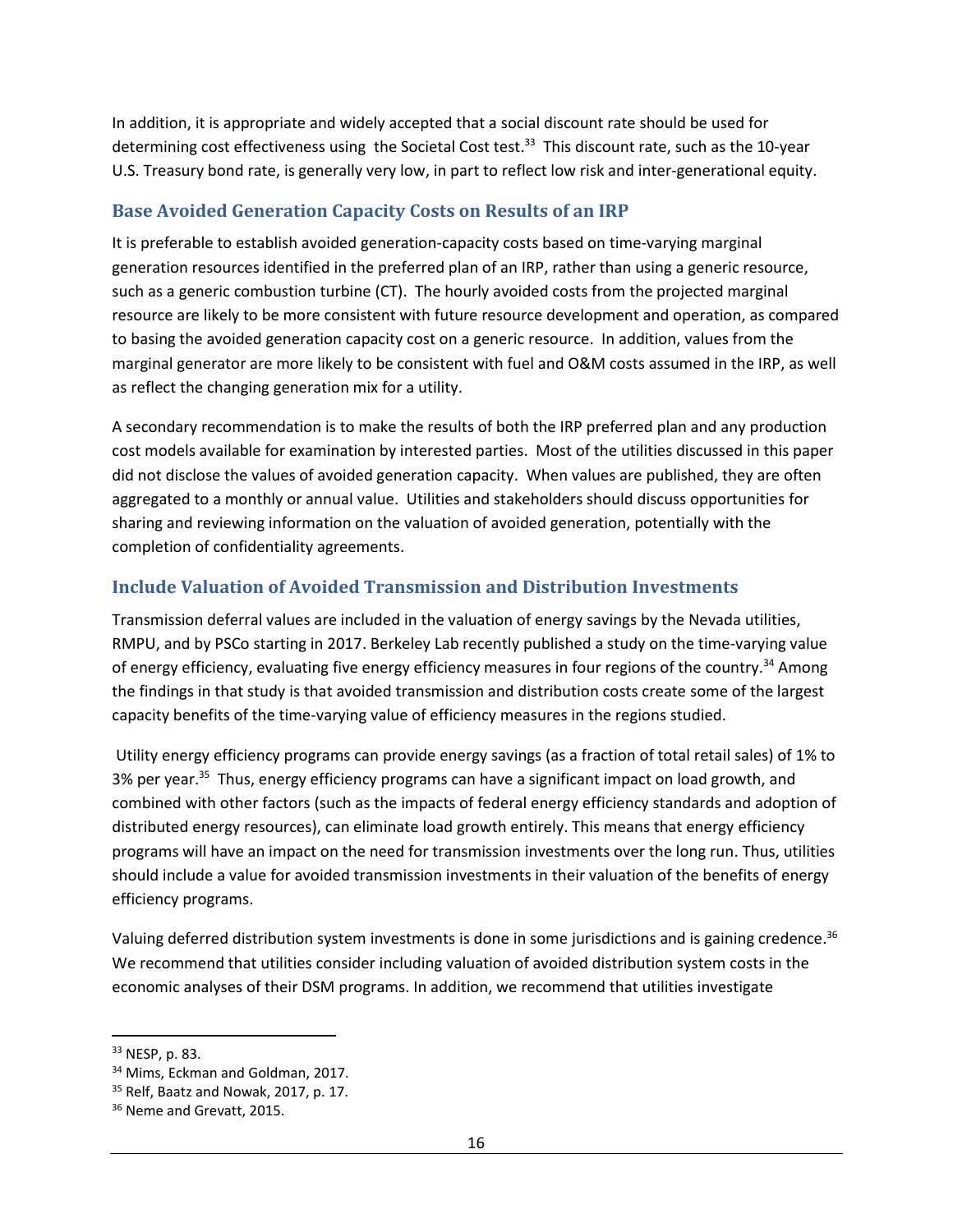opportunities for using energy efficiency in a more targeted manner, in order to defer distribution system upgrades in particular parts of the distribution network that are fully loaded or overloaded. If this is done, it would be logical to value avoided or deferred distribution system investments in the benefit-cost analysis of all geo-targeted energy efficiency programs at a minimum.

### <span id="page-22-0"></span>**Monetize Emissions Reductions**

Many utilities report emission reductions, including a reduction in CO2 emissions, from their energy efficiency and other DSM programs. However, in the Southwest, only PNM monetizes avoided CO2 emissions in the valuation of the benefits of energy efficiency programs. Emissions reductions have direct impacts on air quality and have indirect impacts on health and quality of life. We recommend that these benefits be monetized and included in the assessment of DSM program cost-effectiveness. The approach used by PSCo, which adds a fixed percentage to the utility system benefits in order to value non-energy benefits broadly (known as the non-energy benefits adder approach), is suboptimal in our view.<sup>37</sup> It does not provide an incentive for selecting programs or measures that could maximize emission-reduction benefits. Therefore, we recommend that utilities and policy makers directly value emissions reductions in energy efficiency and DSM programs benefit-cost analyses.

# <span id="page-22-1"></span>**Conclusion**

l

This paper examines the ways that seven utilities in the Southwest value the energy savings from their energy efficiency and other DSM programs. It reviews the approaches used by individual utilities including the approach to valuing avoided generation capacity and the steps taken to value transmission and distribution deferrals, avoided O&M and energy costs, and emissions reductions. It finds that there is considerable variation in the way that the utilities conduct this valuation, although all utilities employ methodologies that take into account time-varying values for at least some of the avoided costs.

The paper also presents the value of energy savings, in terms of the net present value of avoided costs per unit of lifetime energy savings, for various types of energy efficiency programs for each utility. This analysis shows that residential cooling programs tend to yield a higher value per unit of energy savings than do other types of programs, for each utility. Likewise, residential lighting programs tend to yield a lower value per unit of energy saving than do other types of programs. These results are logical given that residential cooling programs result in more peak-demand reduction per unit of energy savings than do residential lighting programs. All of the utilities in the Southwest are summer peaking utilities.

In addition, this review provides several recommendations for the valuation of energy savings including: 1) value all of the benefits (i.e., avoided costs) produced by energy efficiency programs and measures, and do so accounting for time-varying avoided costs; 2) use an appropriate discount rate—at most, the after-tax utility weighted cost of capital, and possibly a significantly lower discount rate; 3) base

<sup>&</sup>lt;sup>37</sup> However, a decision by the Colorado PUC has directed PSCO to include the Social Cost of Carbon (SCC) as a sensitivity case in Phase II of its 2016 ERP. The SCC begins at \$43.00 per ton in 2022 and increases to \$69.00 per ton in 2050; see CPUC, 2017: 25-31. It is currently unclear whether this decision, which is applied to PSCO's base modelling assumptions, will be applied to its cost-effectiveness modeling for its DSM resources.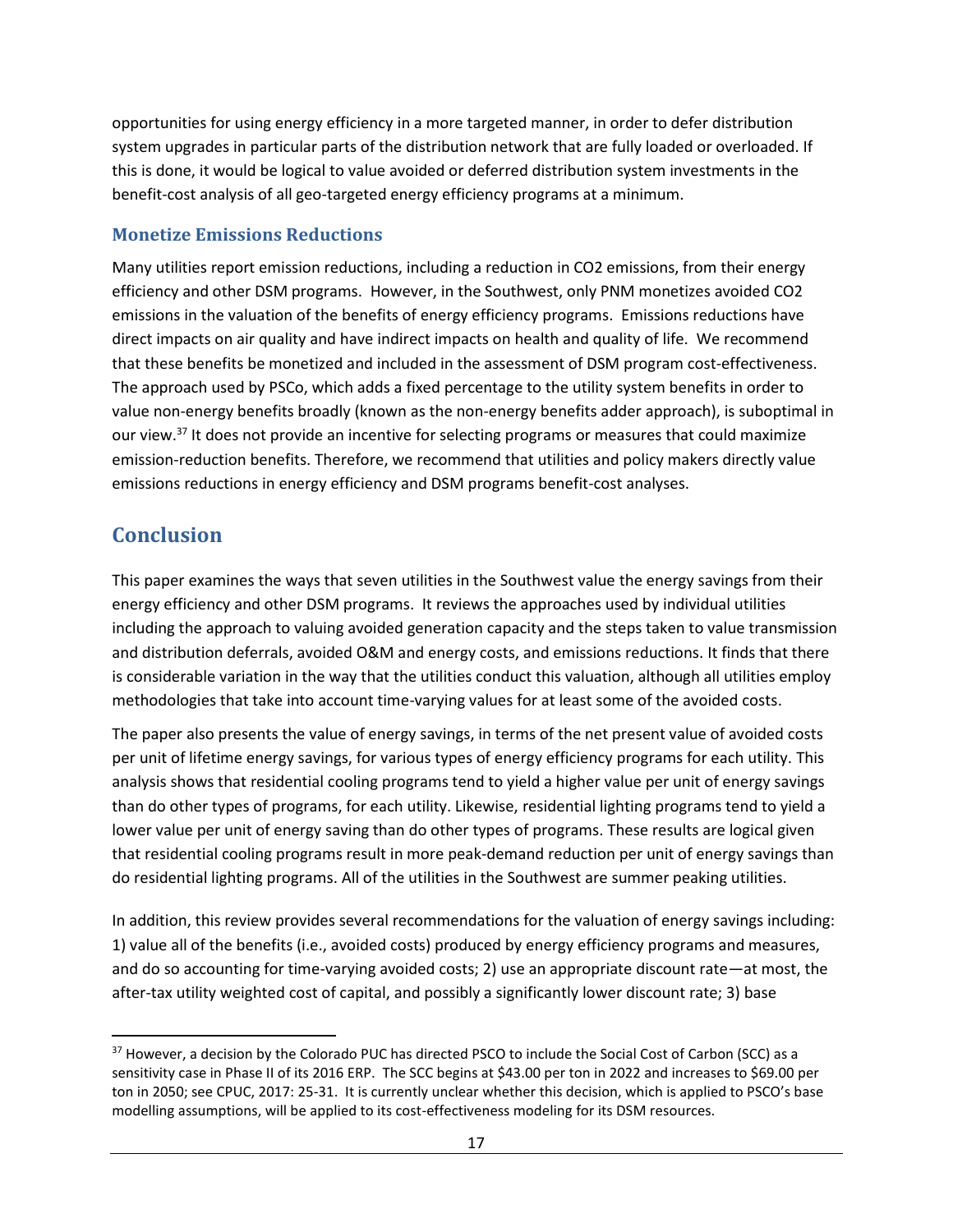avoided-generation capacity costs on time-varying marginal generation resources identified in the preferred plan of an IRP, rather than using a generic resource; 4) include avoided transmission costs and potentially deferred or avoided distribution system investments; and 5) value avoided CO2 and possibly other pollutant emissions.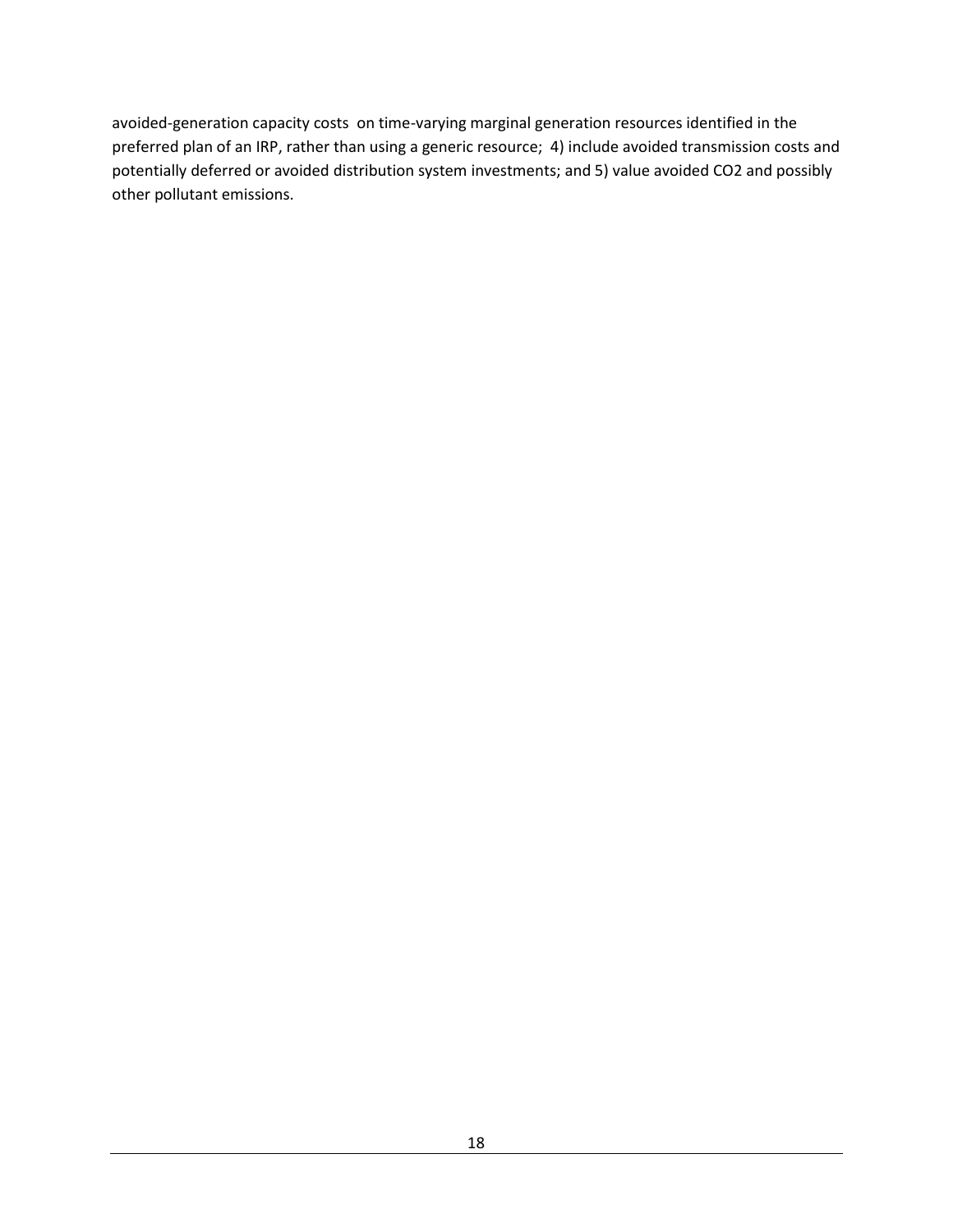## <span id="page-24-0"></span>**References**

- [ACEEE] American Council for an Energy Efficiency Economy (2017). State and Local Policy Database, Evaluation, Measurement, & Verification. [http://database.aceee.org/state/evaluation](http://database.aceee.org/state/evaluation-measurement-verification)[measurement-verification.](http://database.aceee.org/state/evaluation-measurement-verification)
- [ACC] Arizona Corporation Commission (2017). *Staff Report in the Matter of the Application of Arizona Public Service Company for a Ruling Relating to its 2016 Demand Side Management Implementation Plan*. Proceeding No. E-01345A-15-0182, Decision 75679. April 21, 2017. <http://edocket.azcc.gov/Docket/DocketDetailSearch?docketId=19041>
- [APS] Arizona Public Service Company (2017a). *APS 2016 Demand-Side Management Annual Progress Report.* Arizona Corporation Commission Proceeding No. E-01345A-15-0182. March 1, 2017. <http://edocket.azcc.gov/Docket/DocketDetailSearch?docketId=19904>
- [APS] Arizona Public Service Company (2017b). *2017 Integrated Resource Plan*. Arizona Corporation Commission Proceeding No. E-00000V-15-0094. April 10, 2017. [https://www.aps.com/en/ourcompany/ratesregulationsresources/resourceplanning/pages/reso](https://www.aps.com/en/ourcompany/ratesregulationsresources/resourceplanning/pages/resource-planning.aspx) [urce-planning.aspx](https://www.aps.com/en/ourcompany/ratesregulationsresources/resourceplanning/pages/resource-planning.aspx)
- The Cadmus Group (2017). *2014–2015 Rocky Mountain Power Utah wattsmart Business Program Evaluation*. February 15, 2017.
- [http://www.pacificorp.com/content/dam/pacificorp/doc/Energy\\_Sources/Demand\\_Side\\_Management](http://www.pacificorp.com/content/dam/pacificorp/doc/Energy_Sources/Demand_Side_Management/2017/2014-2015_RMP_Utah_wattsmart_Evaluation_Report.pdf) [/2017/2014-2015\\_RMP\\_Utah\\_wattsmart\\_Evaluation\\_Report.pdf](http://www.pacificorp.com/content/dam/pacificorp/doc/Energy_Sources/Demand_Side_Management/2017/2014-2015_RMP_Utah_wattsmart_Evaluation_Report.pdf)
- [CPUC] Colorado Public Utilities Commission (2014). *In the Matter of The Application of Public Service Company of Colorado for Approval of a Number of Strategic Issues Relating to its Demand Side Management Plan*. Colorado Public Utilities Commission Decision No. C14-0731, Proceeding No. 13A-0686EG. June 1, 2014. [https://www.dora.state.co.us/pls/efi/EFI\\_SEARCH\\_UI.SEARCH?p\\_session\\_id=&p\\_results=Docum](https://www.dora.state.co.us/pls/efi/EFI_SEARCH_UI.SEARCH?p_session_id=&p_results=Documents&p_proceeding_number=13A-0686EG)

[ents&p\\_proceeding\\_number=13A-0686EG](https://www.dora.state.co.us/pls/efi/EFI_SEARCH_UI.SEARCH?p_session_id=&p_results=Documents&p_proceeding_number=13A-0686EG)

- [CPUC] Colorado Public Utilities Commission (2017). *In the Matter of the Application of Public Service Company of Colorado for Approval of its 2016 Electric Resource Plan. Phase I Decision Granting, With Modifications, Application for Approval of 2016 Electric Resource Plan*. Colorado Public Utilities Commission Decision No. C17-0316, Proceeding No. 16A-0396E. March 22, 2017. [https://www.dora.state.co.us/pls/efi/EFI\\_SEARCH\\_UI.SEARCH?p\\_session\\_id=&p\\_results=Docum](https://www.dora.state.co.us/pls/efi/EFI_SEARCH_UI.SEARCH?p_session_id=&p_results=Documents&p_proceeding_number=16A-0396E) [ents&p\\_proceeding\\_number=16A-0396E](https://www.dora.state.co.us/pls/efi/EFI_SEARCH_UI.SEARCH?p_session_id=&p_results=Documents&p_proceeding_number=16A-0396E)
- Dreiling, D. and Morey, N. (March 10, 2017). Phone interview with Daniel Dreiling and Nathan Morey, Salt River Project.

Lindemann, D. (March 31, 2017). Phone interview with Debbie Lindemann, Tucson Electric Power.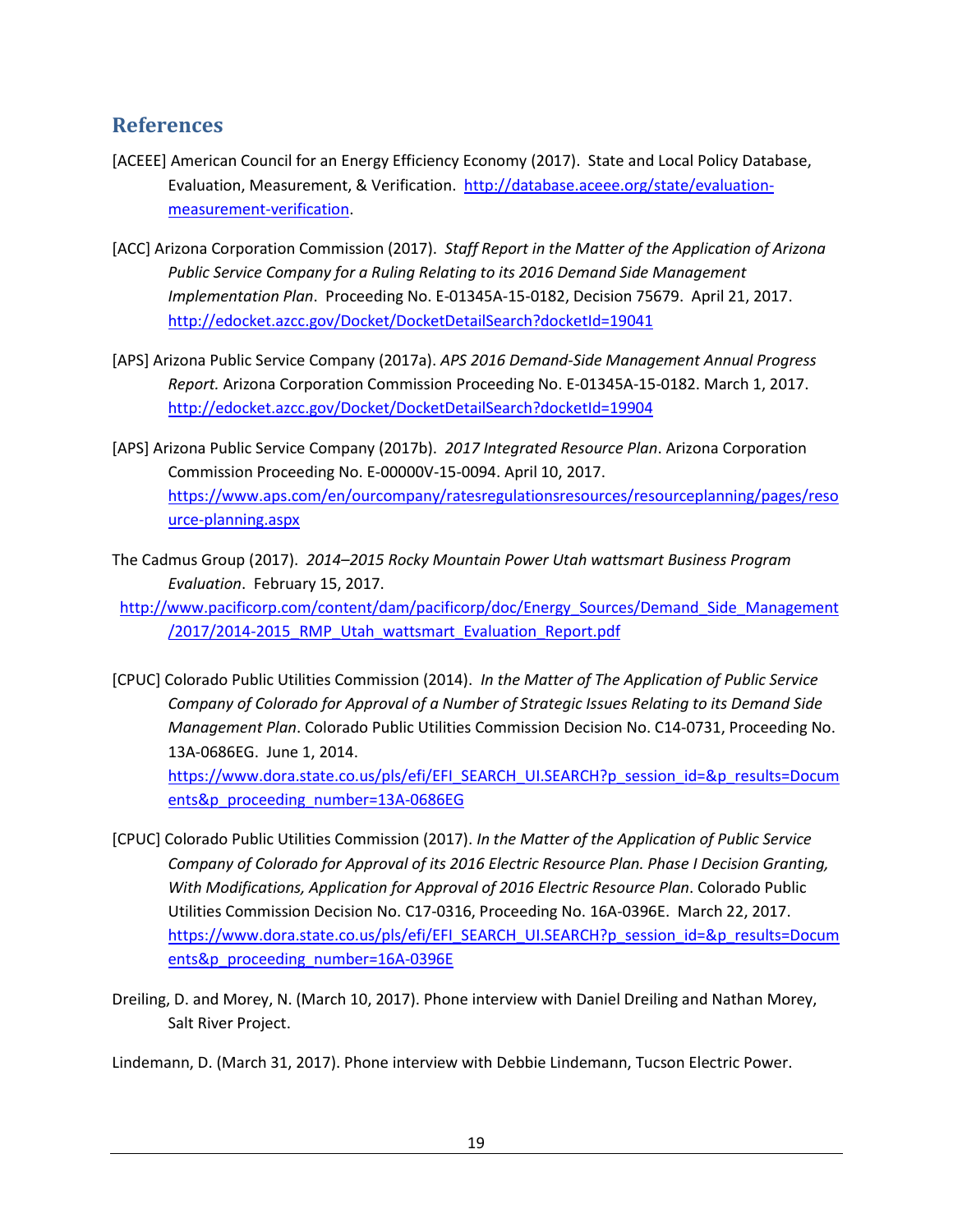- Mims, N., S. Schiller, E. Stuart, L. Schwartz, C. Kramer and R. Faesy. (2017). *Evaluation of U.S. Building Energy Benchmarking and Transparency Programs: Attributes, Impacts, and Best Practices.* April 2017. [https://emp.lbl.gov/publications/evaluation-us-building-energy.](https://emp.lbl.gov/publications/evaluation-us-building-energy)
- Mims, N., T. Eckman and C. Goldman. (2017). *Time-Varying Value of Electric Energy Efficiency*. Lawrence Berkeley National Laboratory. June 2017. <https://emp.lbl.gov/sites/default/files/time-varying-value-of-ee-june2017.pdf>
- Morris, E., B. Osborn and L. Elder. (March 28, 2017). Phone Interview with Eli Morris, Brian Osborn, and Lee Elder, PacifiCorp.National Action Plan for Energy Efficiency (2008). *Understanding Cost-Effectiveness of Energy Efficiency Programs: Best Practices, Technical Methods, and Emerging Issues for Policy Makers.* Energy and Environmental Economics, Inc. and Regulatory Assistance Project. <https://www.epa.gov/energy/national-action-plan-energy-efficiency>
- [NESP] National Energy Efficiency Screening Project (2017). *National Standard Practice Manual for Assessing Cost-Effectiveness of Energy Efficiency Resources.* [https://nationalefficiencyscreening.org/wp-content/uploads/2017/05/NSPM\\_May-](https://nationalefficiencyscreening.org/wp-content/uploads/2017/05/NSPM_May-2017_final.pdf)2017 final.pdf
- Neme, C. and J. Grevatt. (2015) *Energy Efficiency as a T&D Resource: Lessons from Recent U.S. Efforts to Use Geographically Targeted Efficiency Programs to Defer T&D Investments*. Northeast Energy Efficiency Partnership. January 9, 2015. [http://www.neep.org/energy-efficiency-transmission](http://www.neep.org/energy-efficiency-transmission-and-distribution-resource-using-geotargeting)[and-distribution-resource-using-geotargeting](http://www.neep.org/energy-efficiency-transmission-and-distribution-resource-using-geotargeting)
- [NPC] Nevada Power Company (2015). *In the Matter of the Application of Nevada Power Company, seeking approval of the 2016-2035 integrated resource plan, its three year Action Plan for 2016-* 2018, which include a pilot subscription solar program, the acquisition of a 25 percent share of *the Silverhawk Generating Station and reliance on market purchases to meet its remaining nearterm open position*. Public Utilities Commission of Nevada Proceeding No. 15-07004. July 1, 2015. <https://www.nvenergy.com/company/rates/filings/>
- [NPC] Nevada Power Company (2016a). *Application of Nevada Power Company d/b/a NV Energy seeking approval of the Second Amendment to its 2016-2035 integrated resource plan*. Public Utilities Commission of Nevada Proceeding No. 16-08027. April 15, 2016. Volume 2 of 7. <https://www.nvenergy.com/company/rates/filings/>
- [NPC] Nevada Power Company (2016b). *Nevada Power Company 2016 Annual Demand Side Management Update Report*. Proceeding No. 16-07007. July 1, 2016. <https://www.nvenergy.com/company/rates/filings/>
- O'Connell, P. (March 10, 2017). Phone Interview with Patrick O'Connell, Public Service Company of New Mexico.
- PacifiCorp (2015a). *PacifiCorp 2015 Integrated Resource Plan*. 3 Volumes. March 31, 2015. <https://www.pacificorp.com/es/irp.html>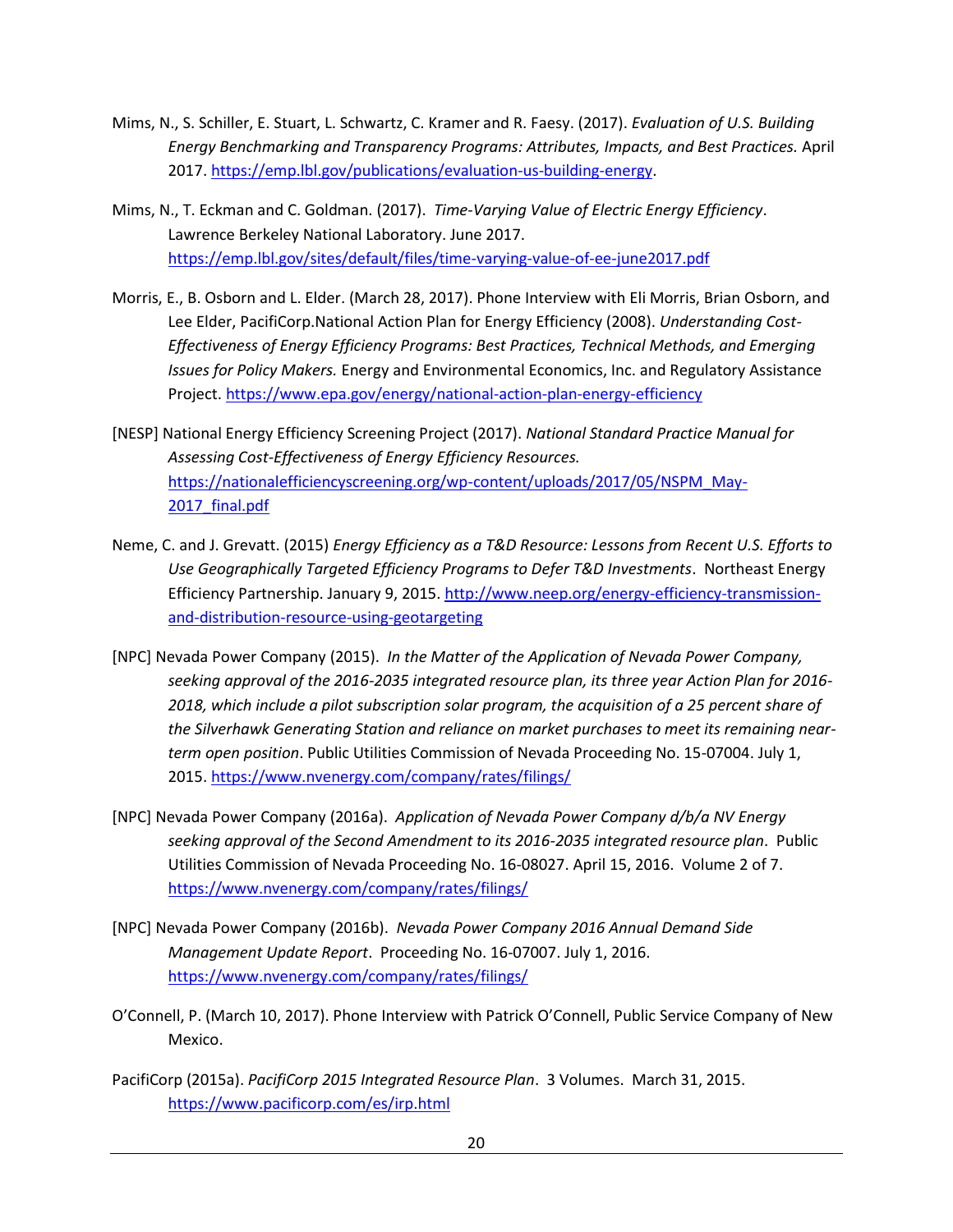- PacifiCorp (2015b). *Utah Energy Efficiency and Peak Reduction Annual Report*. December 31, 2015. <http://www.pacificorp.com/es/dsm/utah.html>
- PacifiCorp (2015c). *PacifiCorp Class 2 DSM Decrement Study*. April 21, 2015. <https://www.pacificorp.com/es/irp.html>
- PacifiCorp (2016). *Utah Energy Efficiency and Peak Reduction Annual Report*. May 23, 2016. <http://www.pacificorp.com/es/dsm/utah.html>
- PacifiCorp (2017). *2017 Integrated Resource Plan*. 2 Volumes. April 1, 2017. <https://www.pacificorp.com/es/irp.html>
- Petersen, J. and Walsh, K. (March 13, 2017). Phone interview with Jeremy Peterson and Ken Walsh, Public Service of Colorado.
- [PSCo] Public Service Company of Colorado (2016a). *2016 Electric Resource Plan*. Proceeding No. 16A-0396E. 2 Volumes. [https://www.xcelenergy.com/company/rates\\_and\\_regulations/resource\\_plans](https://www.xcelenergy.com/company/rates_and_regulations/resource_plans)
- [PSCo] Public Service Company of Colorado (2016b). *2017/2018 Demand-Side Management Plan Electric and Natural Gas*. Public Service Company of Colorado. Proceeding 16A-0512EG. Revised July 21, 2016. [https://www.xcelenergy.com/company/rates\\_and\\_regulations/filings/colorado\\_demand](https://www.xcelenergy.com/company/rates_and_regulations/filings/colorado_demand-side_management)side management
- [PSCo] Public Service Company of Colorado (2017). *2016 Demand-Side Management Annual Status Report Electric and Natural Gas*. Colorado Public Utilities Commission Proceeding No. 14A-1057EG. March 31, 2017. [https://www.xcelenergy.com/company/rates\\_and\\_regulations/filings/colorado\\_demand](https://www.xcelenergy.com/company/rates_and_regulations/filings/colorado_demand-side_management)side management
- [PNM] Public Service Company of New Mexico (2014). *Public Service Company of New Mexico 2014 Integrated Resource Plan*. Proceeding No. 13-00390-UT. July, 2014. <https://www.pnm.com/irp>
- [PNM] Public Service Company of New Mexico (2016). *2017 Demand Side Management Plan*. New Mexico Public Regulation Commission Proceeding No. 16-00096-UT. April 15, 2016. [www.pnm.com/regulatory](http://www.pnm.com/regulatory)
- [PNM] Public Service Company of New Mexico (2017a). *Energy Efficiency Program 2016 Annual Report*. New Mexico Public Regulation Commission Proceeding No. 17-00076, April 14, 2017. [www.pnm.com/regulatory](http://www.pnm.com/regulatory)
- [PNM] Public Service Company of New Mexico (2017b). *2018 Energy Efficiency and Load Management Plan*. New Mexico Public Regulation Commission Proceeding No. 17-00076-UT. April 14, 2017. Attachment SMB-2, Table 6-1, p 39. [www.pnm.com/regulatory](http://www.pnm.com/regulatory)